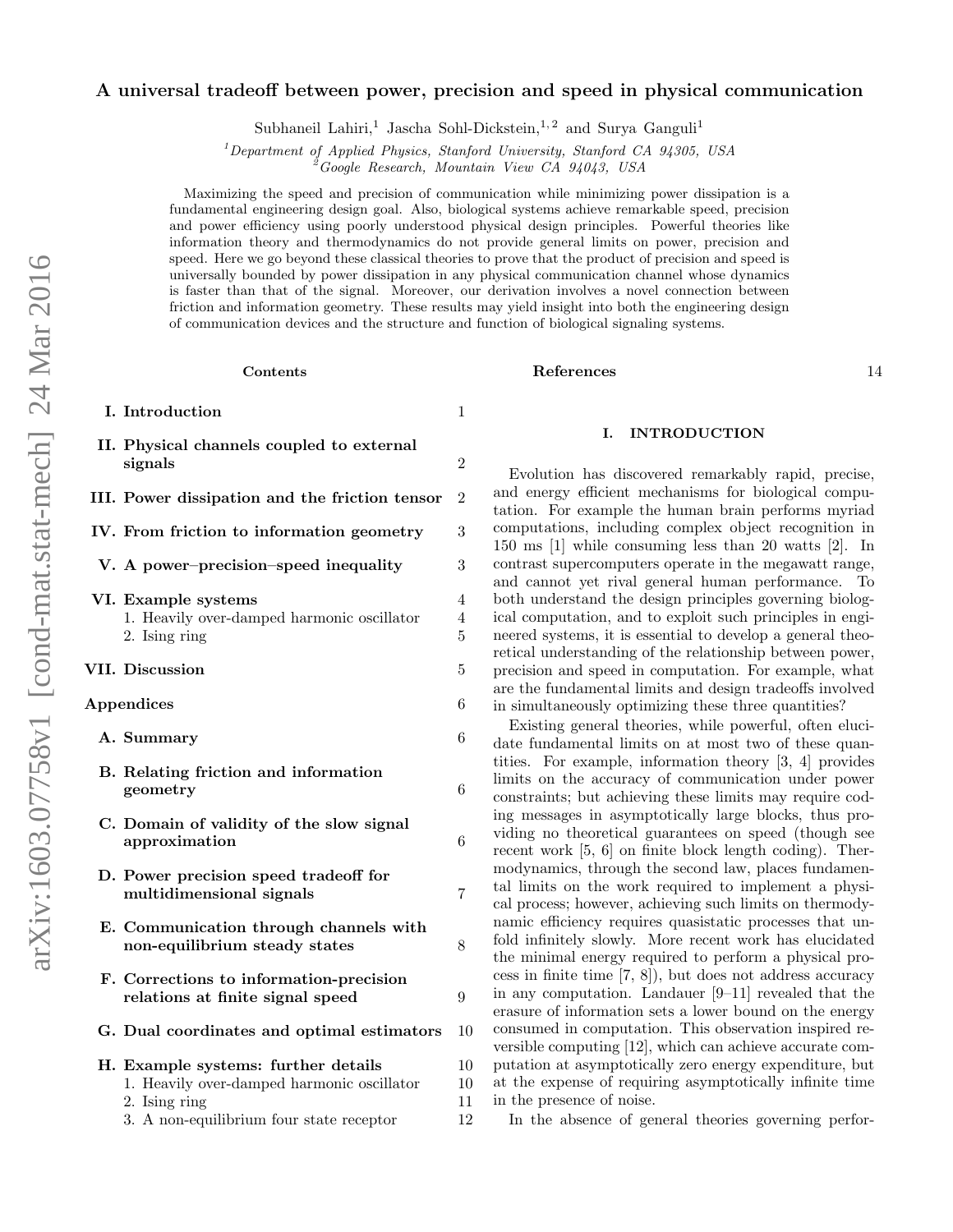mance limits of computation at finite power, precision and speed, many works in systems biology have focused on tradeoffs between subsets of these quantities in very specific chemical kinetic schemes for specific computations. Fundamental work on kinetic proofreading studied two way trade-offs between energy and accuracy [\[13](#page-13-12)[–21\]](#page-13-13) or speed and accuracy [\[22\]](#page-13-14) in the communication of genetic information. Also, many works have studied specific tradeoffs between energy and precision in cellular chemosensation [\[23](#page-13-15)[–29\]](#page-13-16). Notably, [\[30\]](#page-13-17) studied simultaneous tradeoffs between power, speed and accuracy, but again in a very specific scheme for sensory adaptation.

Here we derive a general three-way performance limit on power, precision and speed in physical communication. We focus on the problem of communication as it is a fundamental prerequisite for more complex computations. Indeed, in modern parallel computing, communication between processors is an essential bottleneck for energy efficiency [\[31\]](#page-13-18). Our derived performance limit applies to any Markovian communication channel whose internal dynamics is faster than dynamics of the external signal to be communicated. In such a scenario, the external signal drives the communication channel into a non-equilibrium regime, in which the power dissipated can be described through a thermodynamic friction tensor on a manifold of channel state distributions [\[32–](#page-13-19)[36\]](#page-14-0). We derive a lower bound on this friction tensor in terms of Fisher information, a fundamental quantity in the geometry of information [\[37\]](#page-14-1). By developing a novel inequality relating friction, which governs energy dissipation, to information geometry, which governs accuracy in statistical estimation, we derive our general relation between power, precision and speed. In essence, we find that the product of precision and speed is bounded by power.

## <span id="page-1-0"></span>II. PHYSICAL CHANNELS COUPLED TO EXTERNAL SIGNALS

We model the communication channel as a physical system in contact with a thermal bath at inverse temperature  $\beta = 1/k_BT$ . The channel is coupled to an n dimensional signal  $\lambda$ , specified by components  $\lambda^{\mu}$ ,  $\mu = 1...n$ , so that the energy of the channel in microstate i is  $E_i(\lambda)$ . When the external signal is held at a fixed  $\lambda$ , we assume the channel relaxes to an equilibrium Boltzmann distribution

<span id="page-1-5"></span>
$$
\pi_i(\lambda) = e^{-\beta [E_i(\lambda) - \mathcal{F}(\lambda)]}, \tag{1}
$$

where  $F$  is the free energy. We describe the nonequilibrium dynamics of the channel by a continuoustime Markov process, where the transition rate from state *i* to state *j* is  $K_{ij}$  and  $K_{ii} = -\sum_{j \neq i} K_{ij}$ . We assume the dynamics satisfies detailed balance:

<span id="page-1-4"></span>
$$
\pi_i(\lambda)K_{ij}(\lambda) = \pi_j(\lambda)K_{ji}(\lambda). \tag{2}
$$

Thus the external signal modifies the channel dynamics by directly modulating the transition rates [\(Fig. 1](#page-1-2)[A\)](#page-1-3).

Under the dynamics in [\(2\)](#page-1-4), for fixed external signal  $\lambda$ , the channel state distribution relaxes to [\(1\)](#page-1-5), yielding a manifold of equilibrium channel state distributions parameterized by  $\lambda$ . However, signals varying in time at a finite speed will drive the channel state distribution off the equilibrium manifold into a non-equilibrium distribution  $p(t)$ . This distribution will be distinct from the equilibrium distribution  $\pi(\lambda(t))$  associated with the instantaneous value of the external signal [\(Fig. 1](#page-1-2)[B\)](#page-1-6). By driving the channel at finite speed, temporally varying signals perform physical work on the channel. Some of this work contributes to a change in free energy of the channel, while the rest is irreversibly dissipated as heat into the thermal bath. Thus temporally varying signals yield a dissipation of excess power.

The non-equilibrium distribution  $p(t)$  also contains information about the history of the signal  $\lambda(t)$ . Thus a downstream observer that can measure the channel microstate could use this information to estimate the signal with some level of precision, subject to a bound on signal speed. Below we discuss in further detail the nature of signal speed, channel power dissipation, channel information geometry, and estimation precision, and we derive general relations between these quantities. Moreover, in [Appendix E](#page-7-0) we discuss an extension of our results to situations where the channel dynamics breaks detailed balance, and the manifold of equilibrium distributions ([\(1\)](#page-1-5) and [Fig. 1](#page-1-2)[B\)](#page-1-6) is replaced with a manifold of non-equilibrium steady states.

<span id="page-1-6"></span><span id="page-1-3"></span>

<span id="page-1-2"></span>FIG. 1: Modeling physical channels coupled to external signals. **[A.](#page-1-3)** An external signal  $\lambda^{\mu}(t)$  modulates the transition rates of an arbitrary continuous-time Markovian dynamical system, modeling a physical channel in contact with a heat bath. A downstream receiver can construct an estimate  $\hat{\lambda}^{\mu}$  of the instantaneous signal by observing the instantaneous microstate of the channel. [B.](#page-1-6) A manifold of equilibrium channel state distributions  $\pi(\lambda)$  with intrinsic coordinates given by constant signal values  $\lambda$ . Temporally varying signals  $\lambda(t)$ drive the channel microstates through a trajectory of nonequilibrium distributions  $p(t)$ , off the equilibrium manifold.

## <span id="page-1-1"></span>III. POWER DISSIPATION AND THE FRICTION TENSOR

In general, because the non-equilibrium distribution  $p(t)$  depends on the entire history of the past temporal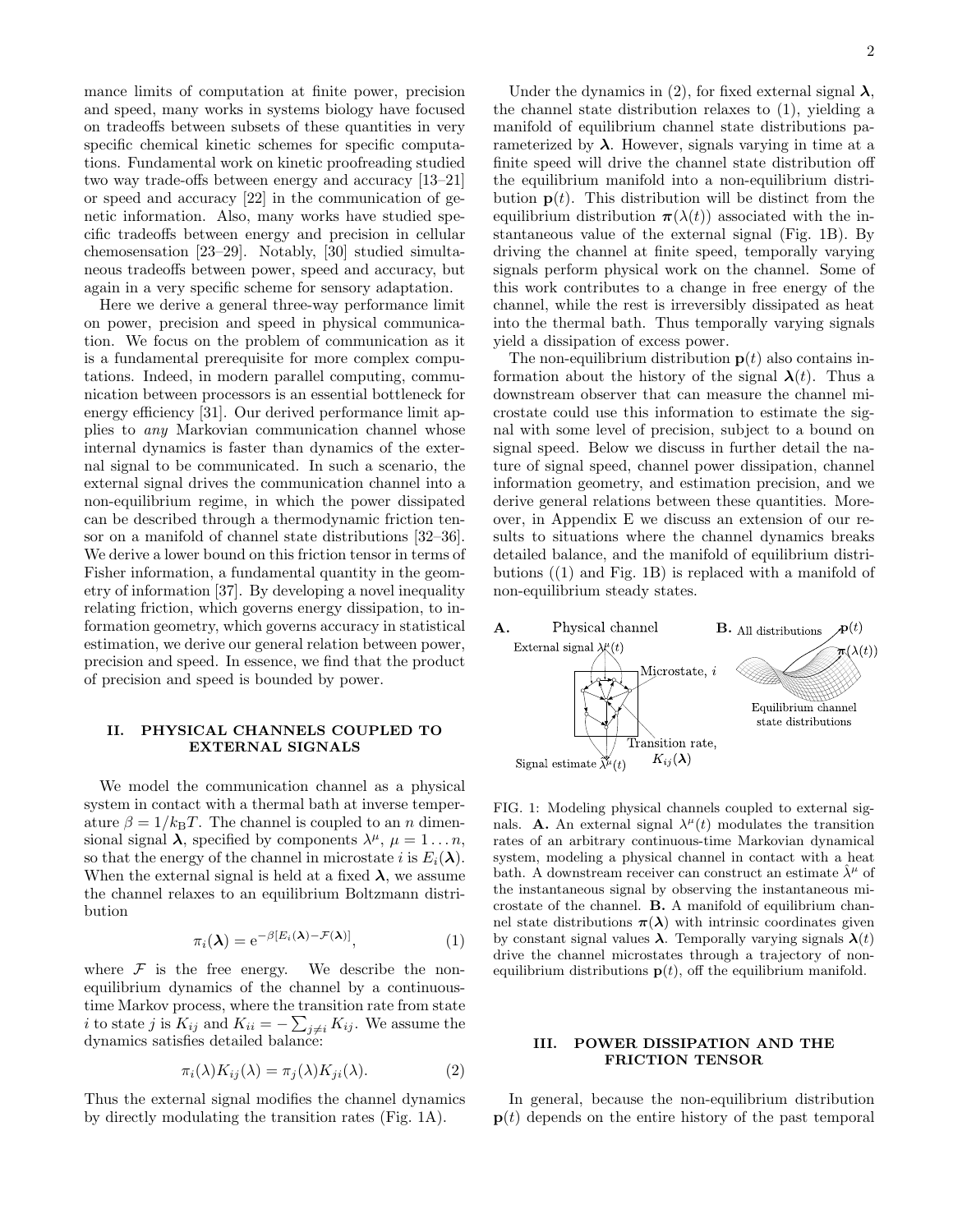signal  $\lambda(t')$  for  $t' < t$ , the power dissipation due to a changing signal can also depend on this entire history. However, if the temporal signal  $\lambda(t)$  varies more slowly than the channel dynamics (see [Appendix C](#page-5-3) for a precise description of this slow signal regime), then the nonequilibrium channel distribution  $p(t)$  remains close to the equilibrium manifold in [Fig. 1](#page-1-2)[B,](#page-1-6) and the excess power dissipation at time t depends on the signal history only through its instantaneous value  $\lambda(t)$  and time derivative  $\lambda(t)$  [\[32\]](#page-13-19):

<span id="page-2-6"></span>
$$
\mathcal{P}_{\rm ex} = \sum_{\mu\nu} g_{\mu\nu}(\lambda) \,\dot{\lambda}^{\mu} \dot{\lambda}^{\nu},\tag{3}
$$

where  $g_{\mu\nu}$  is a friction tensor on the signal manifold,

<span id="page-2-2"></span>
$$
g_{\mu\nu}(\lambda) = k_{\rm B}T \int_0^\infty dt' \langle \delta \phi_\mu(0) \delta \phi_\nu(t') \rangle ,
$$
  

$$
\phi_\mu^i = -\beta \frac{\partial E_i}{\partial \lambda^\mu}, \qquad \delta \phi_\mu^i = \phi_\mu^i - \langle \phi_\mu \rangle .
$$
 (4)

Here expectations are computed with respect to the equilibrium distribution  $\pi(\lambda)$ , and derivatives are computed at the point  $\lambda$ .  $\phi^i_\mu$  is the conjugate force exerted by the channel in response to changing a single signal component  $\lambda^{\mu}$  when the channel is in microstate *i*. Thus the statistics of force fluctuations at equilibrium combined with finite signal velocity determines excess power dissipation out of equilibrium, in the slow signaling limit.

## <span id="page-2-0"></span>IV. FROM FRICTION TO INFORMATION **GEOMETRY**

We now derive a lower bound on the friction tensor for the models of physical channels described above (see [Appendix B](#page-5-2) for more details). First, the force correlation in [\(4\)](#page-2-2) can be written as

<span id="page-2-3"></span>
$$
\langle \delta \phi_{\mu}(0) \delta \phi_{\nu}(t') \rangle = \sum_{ij} p_{ij}(0, t') \delta \phi_{\mu}^{i} \delta \phi_{\nu}^{j}, \tag{5}
$$

where  $p_{ij}(t, t') = \pi_i \left[ \exp(\mathbf{K}(\lambda) (t'-t)) \right]_{ij}$  is the probability of being in state i at time t and in state j at a later time  $t'$ , under equilibrium dynamics at a constant external signal  $\lambda$ .

To simplify the matrix exponential, it is useful to employ an eigendecomposition of the rate matrix:  $\mathbf{K} =$  $-\sum_a q_a \mathbf{u}^a \boldsymbol{\eta}^a$ . Here  $\mathbf{u}^a$  are column vectors obeying  $\overline{\mathbf{Ku}^{a}}^{a} = -q_{a}\mathbf{u}^{a}$ ,  $\boldsymbol{\eta}^{a}$  are row vectors obeying  $\boldsymbol{\eta}^{a}\mathbf{K}$  =  $-q_a\eta^a$ , and they further obey the normalization condition  $\eta^a u^b = \delta^{ab}$ . With detailed balance, the eigenrates  $q_a$  are real and positive, ordered in increasing order, and the eigenvectors can be chosen to be real, satisfying  $\eta_i^a = \pi_i u_i^a$ . The slowest eigenmode is the  $a = 0$  stationary mode, with  $q_0 = 0$ ,  $\mathbf{\eta}^0 = \mathbf{\pi}$  and  $\mathbf{u}^0 = \mathbf{e}$ , a column vector of ones. We assume that the Markov dynamics is ergodic, so the 0th eigenvalue of  $\bf{K}$  is non-degenerate.

Now inserting [\(5\)](#page-2-3) into [\(4\)](#page-2-2), transforming to the eigenbasis of  $K$ , and integrating over time  $t'$  yields (see [Appendix](#page-5-2) [B\)](#page-5-2)

<span id="page-2-4"></span>
$$
g_{\mu\nu} = k_{\text{B}}T \sum_{a>0} \tau_a \left( \eta^a \cdot \delta \phi_\mu \right) \left( \eta^a \cdot \delta \phi_\nu \right)
$$
  
\n
$$
\geq k_{\text{B}}T \tau_{\min} \sum_{a>0} \left( \eta^a \cdot \delta \phi_\mu \right) \left( \eta^a \cdot \delta \phi_\nu \right) \tag{6}
$$
  
\n
$$
= k_{\text{B}}T \tau_{\min} F_{\mu\nu},
$$

where  $\tau_a = 1/q_a$ ,  $\tau_{\min} = \min_{a>0} \tau_a$ , and

<span id="page-2-5"></span>
$$
F_{\mu\nu} = \sum_{i} \pi_{i}(\boldsymbol{\lambda}) \left[ \partial_{\lambda_{\mu}} \ln \pi_{i}(\boldsymbol{\lambda}) \right] \left[ \partial_{\lambda_{\nu}} \ln \pi_{i}(\boldsymbol{\lambda}) \right] \qquad (7)
$$

is the Fisher information. The inequality [\(6\)](#page-2-4) means that  $g_{\mu\nu} - k_{\rm B}T \tau_{\rm min}F_{\mu\nu}$  is a positive semi-definite matrix.

This bound depends on the fastest channel timescale  $\tau_{\rm min}$ , and is only tight when the channel has a single timescale. Systems with many degrees of freedom can often have extremely fast timescales. However, in practice, signals do not couple to arbitrarily fast time-scales. In this case,  $\tau_{\rm min}$  should thought of as the fastest channel time-scale  $\tau_a$  that is appreciably driven by the signal (i.e.  $\eta^a \cdot \delta \phi_\mu$  non-negligible). Indeed, we will see below two examples where this timescale is much slower than the channel's fastest timescale.

## <span id="page-2-1"></span>V. A POWER–PRECISION–SPEED INEQUALITY

The previous section revealed a simple inequality relating friction to information. Here we build on this inequality to derive a general relation between power, precision and signal speed. In particular, the Fisher information in [\(7\)](#page-2-5) is a Riemannianian metric on the manifold of equilibrium channel state distributions, describing the information geometry [\[37\]](#page-14-1) of this manifold. This metric measures the sensitivity of the channel distribution  $\pi(\lambda)$ to changes in the signal  $\lambda$ . Intuitively, the higher this sensitivity, the more precisely one can estimate the signal  $\lambda$  from an observation of the stochastic microstate i of the channel.

This intuition is captured by the Cramer-Rao theorem. For simplicity, we focus below on the case of a one dimensional signal  $\lambda$ . We derive analogous results for multidimensional signals in [Appendix D.](#page-6-0) Consider a single observation of the channel microstate  $i$ , drawn from the equilibrium channel distribution  $\pi(\lambda)$ . Further consider an unbiased signal estimator  $\hat{\lambda}(i)$ , i.e. a function of the stochastic channel microstate  $i$  whose mean over observations is equal to the true signal  $\lambda$ . The precision of this estimator is defined as the reciprocal of the variance of  $\hat{\lambda}$  over the channel stochasticity: Prec $(\hat{\lambda}) = \frac{1}{Var(\hat{\lambda})}$ . The Cramer-Rao [\[38,](#page-14-2) [39\]](#page-14-3) bound states that estimator precision is bounded by Fisher information,

<span id="page-2-7"></span>
$$
\text{Prec}(\hat{\lambda}) \le F,\tag{8}
$$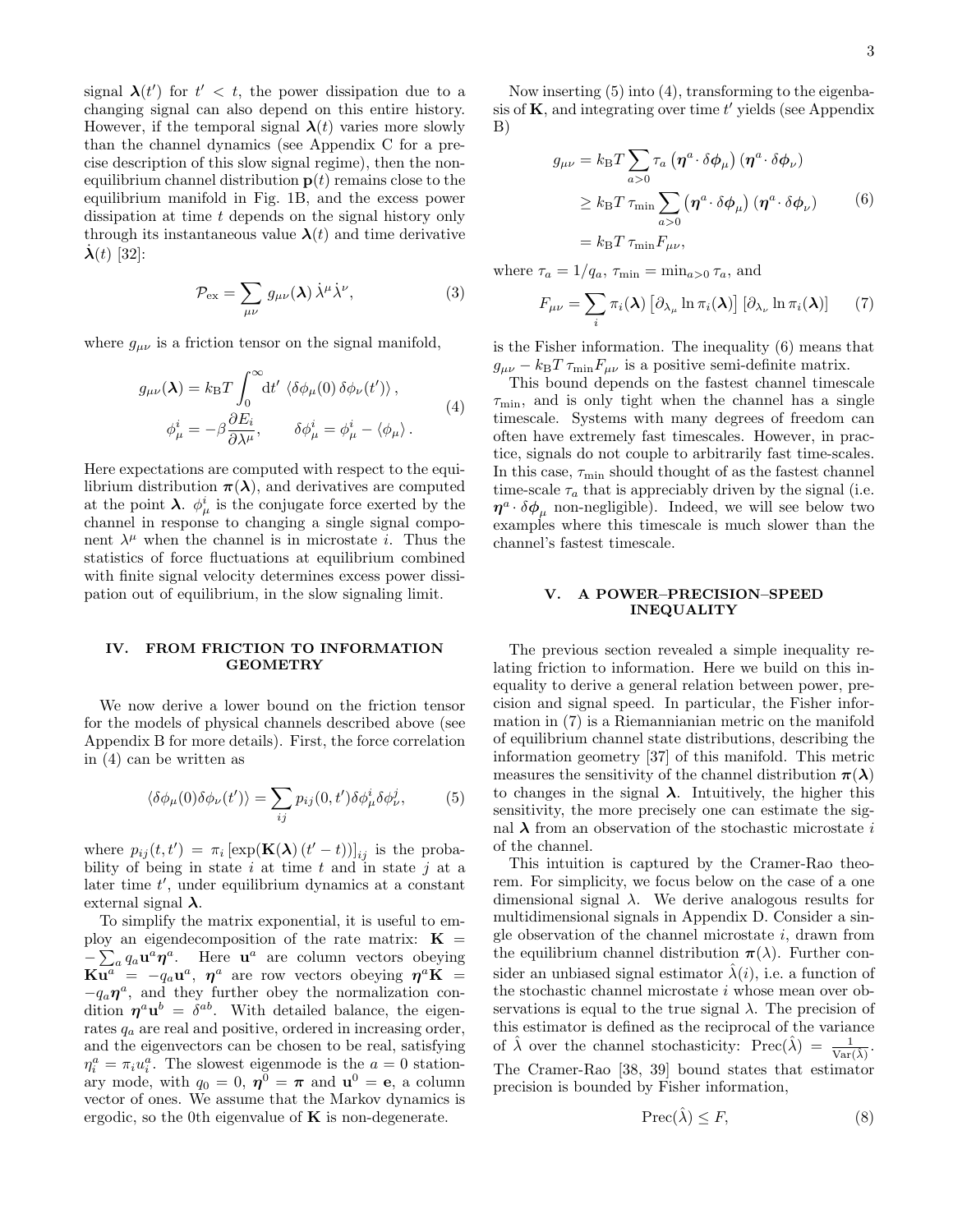for any unbiased estimator  $\hat{\lambda}$  (here we have dropped the indices in  $F_{\mu\nu}$  for the special case of scalar signals).

A potential complication in the application of the classical Cramer-Rao bound for static signals  $\lambda$ , to our case of time varying signals  $\lambda(t)$  is that the channel microstate i is drawn from a non-equilibrium distribution  $p(t)$ , not the equilibrium distribution  $\pi(\lambda(t))$ . However, in the slow signal limit, which is related to an expansion in the temporal derivatives of  $\lambda(t)$ , we can neglect the discrepancy between these two distributions, as any such discrepancy only corrects higher order terms in this expansion (see [\(35\)](#page-8-1)). Thus to the leading order in the slow signal expansion, in which the relation [\(3\)](#page-2-6) between the friction tensor and power dissipation holds, we can replace the Fisher information of  $p(t)$  with that of  $\pi(\lambda(t))$ .

Now, with the careful analysis of the validity of the slow signal limit in hand, by simply combining the relation [\(3\)](#page-2-6) between power, friction, and signal speed, the inequality [\(6\)](#page-2-4) relating friction to information, and the inequality [\(8\)](#page-2-7), relating Fisher information to precision, we derive our central result relating power, precision and speed:

<span id="page-3-2"></span>
$$
\operatorname{Prec}(\hat{\lambda}) V \le \frac{\mathcal{P}_{\text{ex}}}{k_{\text{B}} T \,\tau_{\text{min}}},\tag{9}
$$

where  $V = \dot{\lambda}^2$  is the squared signal velocity. Thus the product of two desirable quantities, the communication precision and signal speed, is upper bounded by an undesirable quantity, the excess power dissipation. This inequality uncovers the fundamental result that any attempt to communicate faster signals at fixed precision, or with higher precision at fixed signal speed, necessarily requires greater power dissipation. Moreover, this relation applies universally to arbitrary physical channels.

Saturating [\(9\)](#page-3-2) requires finding a statistically efficient unbiased estimator  $\hat{\lambda}$  that saturates the Cramér-Rao bound [\(8\)](#page-2-7). For the exponential family distributions that occur in statistical mechanics, we show how to construct such estimators for coordinates "dual" to  $\lambda$  (see [\[37\]](#page-14-1), [\(36\)](#page-9-3) and [\(37\)](#page-9-4)).

### <span id="page-3-0"></span>VI. EXAMPLE SYSTEMS

We now illustrate the general relations derived above in specific examples. Here we only summarize the results. Further details can be found in [Appendix H,](#page-9-1) as well as more examples involving [multidimensional signals](#page-10-0) and [channels violating detailed balance.](#page-11-0)

## <span id="page-3-1"></span>1. Heavily over-damped harmonic oscillator

Consider a heavily damped particle in a viscous medium moving in a quadratic potential, where the external signal  $\lambda(t)$  controls the position of the potential's minimum. The particle position  $x$  obeys a Langevin equation,

$$
\zeta \dot{x} = -\kappa (x - \lambda(t)) + \sqrt{2\zeta k_{\rm B}T}\xi(t),\tag{10}
$$

where  $\zeta$  is the drag coefficient,  $\kappa$  is the potential's spring constant and  $\xi(t)$  is zero mean Gaussian white noise with  $\langle \xi(t)\xi(t') \rangle = \delta(t-t')$ , reflecting fluctuations due to a thermal bath. The distribution of  $x(t)$  given any signal history  $\lambda(t)$  is Gaussian with moments

<span id="page-3-3"></span>
$$
\langle x(t) \rangle = \int_0^\infty \frac{\mathrm{d}t'}{\tau} e^{-t'/\tau} \lambda(t - t') = \sum_{n=0}^\infty \left[ -\tau \frac{\mathrm{d}}{\mathrm{d}t} \right]^n \lambda(t),
$$
  

$$
\langle \delta x(t) \delta x(t') \rangle = \sigma^2 e^{-|t - t'|/\tau},
$$
\n(11)

where  $\tau = \frac{\zeta}{\kappa}$  is the channel's relaxation timescale and  $\sigma^2 = \frac{k_B T}{\kappa}$  is the variance of the channel's equilibrium position fluctuations. In the slow signal limit, where  $\lambda(t)$ varies over timescales larger than  $\tau$ , the channel's mean position approximately tracks the signal:  $\langle x(t) \rangle \approx \lambda(t)$ . More precisely, [\(11\)](#page-3-3) reveals that this slow signal limit is equivalent to neglecting higher order terms in a temporal derivative expansion. This truncation is a good approximation when the temporal signal has negligible power at frequencies larger than  $\frac{1}{\tau}$  (see [Appendix C\)](#page-5-3).

In this limit, a good estimator for the signal based on the channel state x is simply  $\hat{\lambda} = x$ , and its precision is  $\text{Prec}(\hat{\lambda}) = \frac{1}{\sigma^2}$ . In the same slow limit, we compute power dissipation (see [Appendix H.1\)](#page-9-2):

$$
\mathcal{P}_{\rm ex} = \kappa \dot{\lambda}(t) \int_0^\infty dt' \, \mathrm{e}^{-t'/\tau} \dot{\lambda}(t - t') \approx \zeta \dot{\lambda}(t)^2. \tag{12}
$$

Intuitively, the drag force is given by  $-\zeta\dot{x}$ , so the rate of doing work against it is  $\zeta \dot{x}^2$ , and in the slow signal limit,  $x(t) \approx \lambda(t)$ . Finally, using the Fokker-Planck description of the channel (see [Appendix H.1\)](#page-9-2), we find the intrinsic channel eigenmode timescales are  $\tau_n = \tau/n$ , for  $n =$  $1, 2, \ldots \infty$ . However,  $\lambda$  only couples to the  $n = 1$  mode, so  $\tau_{\min} = \tau$ .

Combining all these results yields,

$$
\frac{\text{Prec}(\hat{\lambda})V}{\mathcal{P}_{\text{ex}}} = \frac{[\sigma^{-2}][\dot{\lambda}^2]}{[\dot{\zeta}\dot{\lambda}^2]} = \frac{1}{k_{\text{B}}T\,\tau_{\text{min}}},\tag{13}
$$

revealing that the damped harmonic oscillator channel saturates the general bound [\(9\)](#page-3-2). Note that the precision, and the Fisher information, are given by  $\frac{1}{\sigma^2} = \frac{\kappa}{k_B T}$ . This means that increasing the spring constant,  $\kappa$ , increases precision, as it forces x to track  $\lambda$  more closely. However, it also speeds up the system, i.e. it decreases  $\tau = \frac{\zeta}{\kappa}$ , and has no net effect on the power consumption,  $\mathcal{P}_{ex}$  =  $\zeta \dot{\lambda}^2$ . In contrast, increasing the drag coefficient,  $\zeta$ , will increase power consumption and slow down the system, as expected, but has no effect on precision. In practice, it is not possible to make  $\kappa$  arbitrarily large, or  $\zeta$  arbitrarily small. This will limit how small one could make  $\tau$ .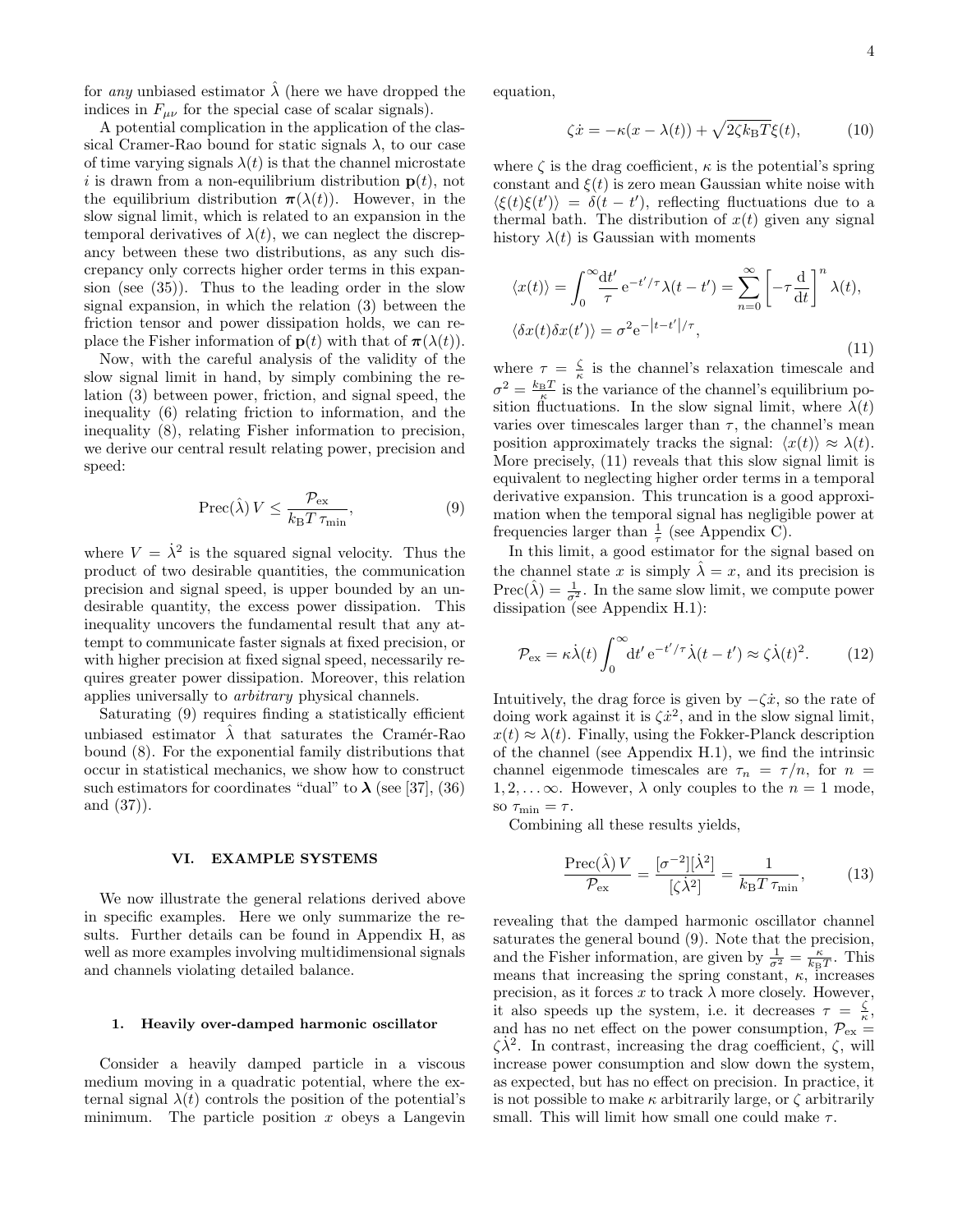#### <span id="page-4-0"></span>2. Ising ring

Consider a one dimensional Ising ring with periodic boundary conditions, i.e. N spins,  $\sigma_n = \pm 1$ , with  $\sigma_0 =$  $\sigma_N$ , all receiving a signal h, with Hamiltonian

$$
H = -h \sum_{n} \sigma_n - J \sum_{n} \sigma_n \sigma_{n+1}.
$$
 (14)

We perform all computations as the signal  $h$  passes through  $h = 0$  at finite velocity  $\dot{h}$ , and we assume Glauber dynamics [\[40\]](#page-14-4) (see [Appendix H.2\)](#page-10-0) for the spins. This channel can model cooperativity between cell sur-face chemical receptors [\[41\]](#page-14-5), with  $\sigma_n = \pm 1$  representing the active and inactive receptor states, the field  $h$  determined by the ligand concentration, and J controlling receptor cooperativity. Equivalently, this channel could model cooperatively in the opening and closing of voltage gated ion channels, with  $h$  reflecting time-varying voltage and the spins reflecting channel configurations.

First, although the Ising ring Glauber dynamics has a spectrum of eigenmode timescales, with the shortest being  $\frac{1}{\alpha N}$ , where  $\alpha$  is the overall rate of the dynamics, the signal  $h$  couples only to a mode with a single timescale (see [Appendix H.2\)](#page-10-0), yielding

<span id="page-4-2"></span>
$$
\tau_{\min} = \frac{e^{2\beta J} \cosh 2\beta J}{\alpha}.
$$
\n(15)

This quantity increases with  $J$ , due to critical slowing down [\[42\]](#page-14-6). The slow signal limit is valid when the timescale  $\tau_h$  over which h varies is much larger than  $\tau_{\min}$ . For a fixed  $\tau_h$ , this limit yields an upper limit on values of J that we can analyze, which is roughly  $J \ll k_BT \ln \alpha \tau_h$ .

The Fisher information is given by

<span id="page-4-3"></span>
$$
F = N\beta^2 e^{2\beta J},\tag{16}
$$

which also increases with  $J$ . In essence, increasing  $J$ has two opposing effects on how well the spin statistics transmits the signal  $h$ . First the gain of the mean spin response to  $h$  (i.e. magnetic susceptibility) increases, improving coding. Second, the variance of spin response also increases with  $J$ , impairing coding. The former effect dominates over the latter, leading to increased information with cooperativity. Moreover, in [Appendix H.2](#page-10-0) we show how to construct an efficient unbiased estimator for the dual coordinate to the signal  $h$  (see [\(36\)](#page-9-3) and  $(37)$ .

The power dissipated when  $h$  is varied is given by

<span id="page-4-4"></span>
$$
\mathcal{P}_{\rm ex} = \frac{N\beta \,\mathrm{e}^{4\beta J} \cosh 2\beta J}{\alpha} \,\dot{h}^2. \tag{17}
$$

This also increases with  $J$ , partly due to increased response gain to  $h$ , and partly due to critical slowing down. Now, combining [\(15\)](#page-4-2), [\(16\)](#page-4-3), and [\(17\)](#page-4-4), we find

$$
\frac{FV}{\mathcal{P}_{\text{ex}}} = \frac{1}{(k_{\text{B}}T)\,\tau_{\text{min}}},\tag{18}
$$

where  $V = \dot{h}^2$  is the squared signal velocity. This implies the general bound [\(9\)](#page-3-2) would be saturated for the Ising ring if the Cramer-Rao bound [\(8\)](#page-2-7) could be saturated.

We note that while increasing  $J$  increases Fisher information, the dissipated power increases even faster, yielding diminishing returns in terms of Fisher information per watt. This is analogous to the diminishing returns exemplified by the concavity of the capacity-cost curve in information theory [\[4\]](#page-13-4). Also, in [\[41\]](#page-14-5), the same system was analyzed in a different setting. There the signal was static while the channel was observed for an extended period, whereas here the signal is changing and the channel is observed instantaneously. There, increasing receptor cooperativity J reduced performance, since critical slowing yields fewer independent signal observations. Similarly, here we see that cooperativity also slows down the system, decreasing the right-hand-side of [\(9\)](#page-3-2), as verified in [Appendix H.2.](#page-10-0) In so doing it tightens the bound between power, precision and speed.

### <span id="page-4-1"></span>VII. DISCUSSION

In summary, by deriving general relations between friction and information, we have shown that the product of signal speed and channel precision cannot exceed power dissipation for an extremely general class of physical communication channels. Intuitively, this three-way tradeoff arises because any increase in speed at fixed precision requires the channel state distribution to change more rapidly, leading to increased power dissipation. Similarly any increase in precision at fixed speed requires high signal sensitivity, or a larger signal dependent change in the channel equilibrium state distribution as measured by the Fisher information metric, which again leads to greater power dissipation.

Our newly discovered three-way tradeoff motivates new experiments to assess exactly how close biological systems come to simultaneously optimizing power, precision and speed. Indeed any experiment that measures only two of these three quantities fundamentally cannot assess how close evolution pushes biology to the limits set by physics in general information processing tasks.

Moreover, our work opens the door to intriguing theoretical extensions. Here, we focused on tradeoffs in estimating the current value of a slowly changing signal from an instantaneous observation of a physical channel. Alternatively, we could consider estimating either the temporal history of a signal from the instantaneous channel state [\[43,](#page-14-7) [44\]](#page-14-8), or estimating a static signal given an extended time series of channel states. The former would involve Fisher information metrics of channel states over signal trajectories, while the later would involve the Fisher information of probability distributions over channel state trajectories. It would be interesting to explore universal three-way tradeoffs between power, precision and speed in these more general dynamical scenarios. We hope that the essential ideas underlying our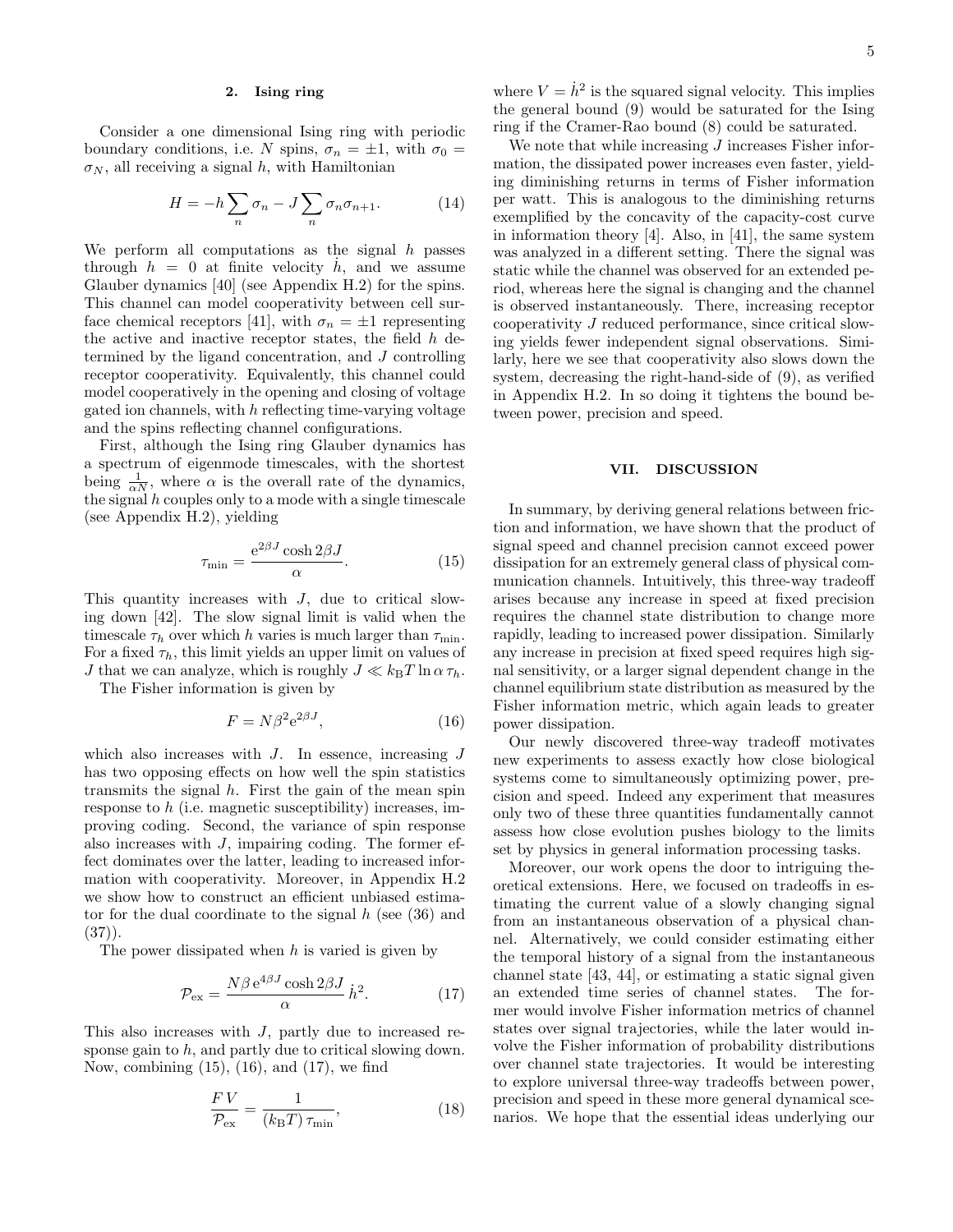mathematical derivation of a universal tradeoff between power precision and speed will be of benefit in understanding even more general scenarios of communication and computation across both biology and engineering.

#### Acknowledgements

We thank Madhu Advani, Gavin Crooks, Dibyendu Mandal and the participants of the Lineq reading group at UC Berkeley for useful discussions. We thank Genentech, the Office of Naval Research, the Burroughs-Wellcome Fund, and the Alfred P. Sloan, James S. Mc-Donnell, Simons, and McKnight Foundations for funding.

#### Appendices

#### <span id="page-5-1"></span>A. SUMMARY

<span id="page-5-0"></span>In this supplement, we provide the details underlying the results of the main text. In [Appendix B](#page-5-2) we show a step-by-step derivation of [\(6\)](#page-2-4). Next, [Appendix C](#page-5-3) contains a precise description of the slow signaling limit where the friction tensor used in [\(3\)](#page-2-6) determines power dissipation. In [Appendix D,](#page-6-0) we generalize the powerprecision-speed inequality of the [Section V](#page-2-1) to multidimensional signals. In [Appendix E,](#page-7-0) we further extend these results to channels whose dynamics violate detailed balance  $(2)$ , and therefore have nonequilibrium steady states. Then, [Appendix F](#page-8-0) provides the justification for replacing the Fisher information of the out of equilibrium state of the channel with the Fisher information of the equilibrium distribution in the Cramér-Rao bound [\(8\)](#page-2-7). Following which, [Appendix G](#page-9-0) contains the definition of the dual coordinate system for the signal manifold, which proves to be necessary for finding estimators that can saturate the Cramér-Rao bound. In [Appendix H,](#page-9-1) we provide the details behind the discussion of the example systems in [Section VI,](#page-3-0) including the [heavily over-damped](#page-9-2) [harmonic oscillator,](#page-9-2) the [Ising ring,](#page-10-0) which we also extend to the case of multidimensional signals, and a [four state](#page-11-0) [receptor](#page-11-0) that violates detailed balance.

#### <span id="page-5-2"></span>B. RELATING FRICTION AND INFORMATION GEOMETRY

In this section we provide a detailed derivation of [\(6\)](#page-2-4). We introduce an eigenvector basis

<span id="page-5-4"></span>
$$
\mathbf{Ku}^{a} = -q_{a}\mathbf{u}^{a}, \qquad \boldsymbol{\eta}^{a}\mathbf{K} = -q_{a}\boldsymbol{\eta}^{a}, \qquad (19)
$$

with  $q_0 = 0$ ,  $\eta^0 = \pi$  and  $\mathbf{u}^0 = \mathbf{e}$ , a column vector of ones. If we have detailed balance, then all  $q_a, \mathbf{u}^a, \eta^a$  are real and with suitable choice of normalization we have:

<span id="page-5-5"></span>
$$
\eta^{a} \mathbf{u}^{b} = \delta^{ab}, \quad \mathbf{K} = -\sum_{a} q_{a} \mathbf{u}^{a} \eta^{a},
$$

$$
\mathbf{I} = \sum_{a} \mathbf{u}^{a} \eta^{a}, \quad \eta_{i}^{a} = \pi_{i} u_{i}^{a}, \tag{20}
$$

where the last relation holds element-by-element.

The probability of being in state  $i$  at time  $t$  and in state  $j$  at a later time  $t'$  is

$$
p_{ij}(t, t') = \pi_i \left[ \exp(\mathbf{K}(t'-t)) \right]_{ij}
$$

$$
= \pi_i \sum_a u_i^a e^{-q_a(t-t')} \eta_j^a,
$$

assuming that the system is in equilibrium. Then the correlation function in [\(4\)](#page-2-2) can be written as

$$
\langle \delta \phi_{\mu}(0) \delta \phi_{\nu}(t') \rangle = \sum_{ij} p_{ij}(0, t') \delta \phi_{\mu}^{i} \delta \phi_{\nu}^{j}
$$
  
\n
$$
= \sum_{ij} \pi_{i} \left[ \exp(\mathbf{K}t') \right]_{ij} \delta \phi_{\mu}^{i} \delta \phi_{\nu}^{j}
$$
  
\n
$$
= \sum_{ij} \sum_{a} \pi_{i} u_{i}^{a} e^{-q_{a}t'} \eta_{j}^{a} \delta \phi_{\mu}^{i} \delta \phi_{\nu}^{j}
$$
  
\n
$$
= \sum_{ij} \sum_{a} \eta_{i}^{a} e^{-q_{a}t'} \eta_{j}^{a} \delta \phi_{\mu}^{i} \delta \phi_{\nu}^{j}
$$
  
\n
$$
= \sum_{ij} \sum_{a} e^{-q_{a}t'} (\eta_{i}^{a} \delta \phi_{\mu}^{i}) (\eta_{j}^{a} \delta \phi_{\nu}^{j}).
$$

Substituting this into [\(4\)](#page-2-2) and integrating with respect to  $t'$  leads to

$$
g_{\mu\nu}(\lambda) = k_{\rm B}T \sum_a \frac{1}{q_a} \sum_{ij} (\eta_i^a \delta \phi_\mu^i) (\eta_j^a \delta \phi_\nu^j).
$$

Defining  $\tau_a = \frac{1}{q_a}$ , this is the first line of [\(6\)](#page-2-4).

To derive the last line of [\(6\)](#page-2-4), we reverse the process above:

$$
\sum_{a} \sum_{ij} \left( \eta_i^a \delta \phi_\mu^i \right) \left( \eta_j^a \delta \phi_\nu^j \right) = \sum_{ij} \sum_{a} \eta_i^a \eta_j^a \delta \phi_\mu^i \delta \phi_\nu^j
$$
  

$$
= \sum_{ij} \sum_{a} \pi_i u_i^a \eta_j^a \delta \phi_\mu^i \delta \phi_\nu^j
$$
  

$$
= \sum_{ij} \pi_i \delta_{ij} \delta \phi_\mu^i \delta \phi_\nu^j
$$
  

$$
= \sum_{i} \pi_i \delta \phi_\mu^i \delta \phi_\nu^i
$$
  

$$
= F_{\mu\nu},
$$

where we used the fact that, for the canonical ensemble [\(1\)](#page-1-5), we have  $\frac{\partial \ln \pi_i}{\partial \lambda_i^{\mu}} = \delta \phi^i_{\mu}$ , so the penultimate line above is identical to [\(7\)](#page-2-5).

## <span id="page-5-3"></span>C. DOMAIN OF VALIDITY OF THE SLOW SIGNAL APPROXIMATION

In this section, we will discuss the regime where the approximations used in the derivation of [\(3\)](#page-2-6) are valid.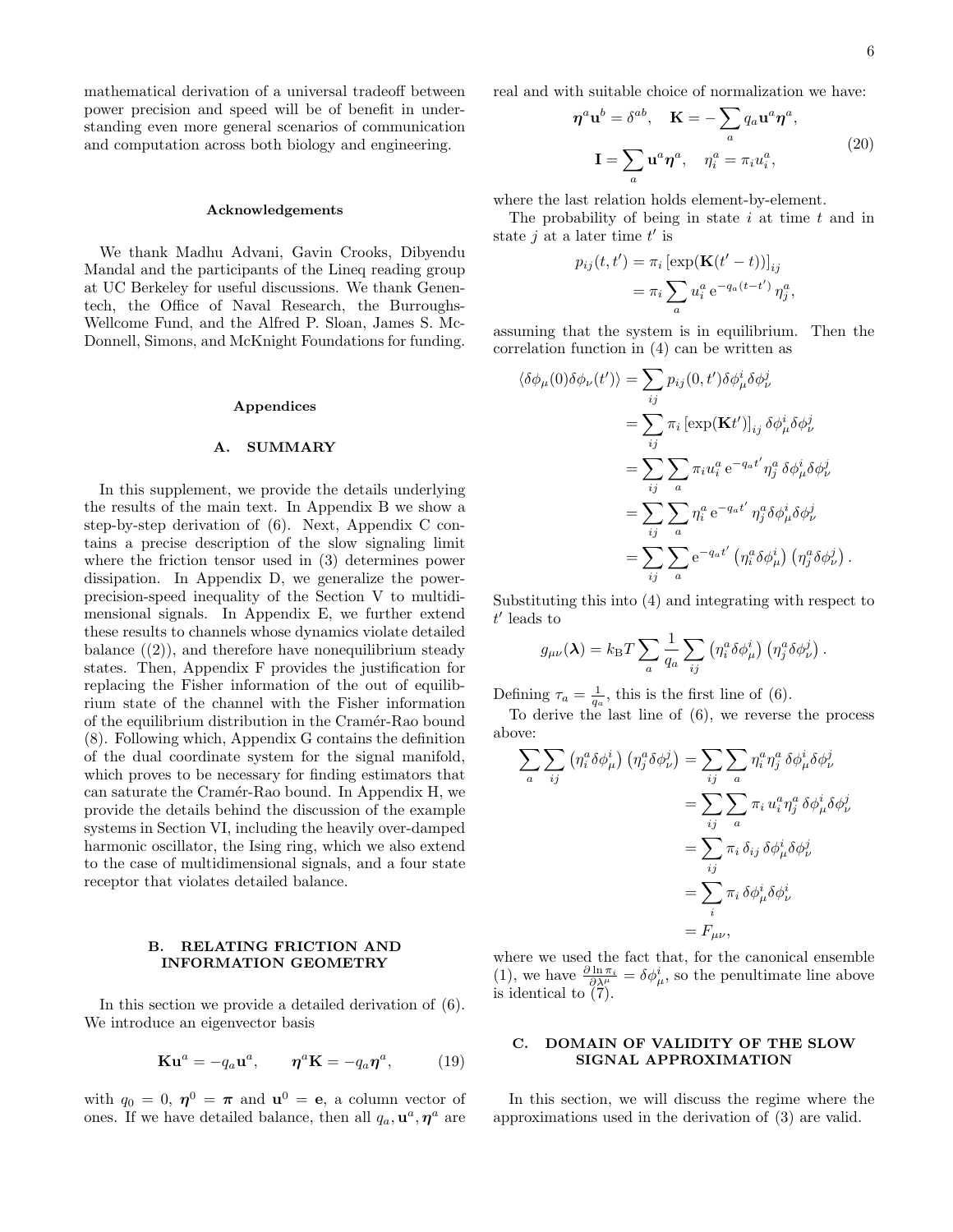In the original derivation, [\[32\]](#page-13-19), the linear response approximation was used, which assumes that all changes in the parameters,  $\lambda^{\mu}$ , are small. It was noted in [\[33\]](#page-14-9) that the same result arises from truncating a derivative expansion at first order. This was made explicit by a systematic derivative expansion in [\[36\]](#page-14-0).

One can legitimately truncate the derivative expansion at leading order when the functions  $\lambda^{\mu}(t)$  vary slowly relative to the intrinsic timescales of the system. This can be made precise by rewriting all expressions in terms of the Fourier transforms,  $\lambda^{\mu}(\omega)$ .

In the derivative expansion in [\[36\]](#page-14-0), every time derivative comes with a factor of  $K^D$ , the Drazin pseudoinverse of K, which can be defined in terms of the eigenvalues and eigenvectors in [\(19\)](#page-5-4):

<span id="page-6-3"></span>
$$
\mathbf{K} = -\sum_{a} q_a \mathbf{u}^a \boldsymbol{\eta}^a \iff \mathbf{K}^D = -\sum_{a>0} \tau_a \mathbf{u}^a \boldsymbol{\eta}^a, \quad (21)
$$

where  $\tau_a = 1/q_a$ . Therefore, the eigenvalues of  $K^D$  are the  $\tau_a$ .

Using  $\Delta \mathbf{p}(t) = \mathbf{p}(t) - \pi(t)$ , we can write the Fourier transform of the derivative expansion in [\[36\]](#page-14-0) as

$$
\Delta \mathbf{p}(\omega_0) = \sum_{n=1}^{\infty} \int \frac{d\omega_1}{2\pi} \cdots \int \frac{d\omega_n}{2\pi} \pi(\omega_n) \times (-i\omega_n) \mathbf{K}^{\mathcal{D}}(\omega_{n-1} - \omega_n) \cdots (-i\omega_1) \mathbf{K}^{\mathcal{D}}(\omega_0 - \omega_1).
$$
 (22)

As each power of  $\omega$  comes with one power of  $K^D$ , whose eigenvalues are  $\tau_a$ , the derivative expansion can be thought of as an expansion in  $\omega \tau_a$ .

We define  $\omega_{\text{max}}$  to be the largest  $\omega$  for which  $\lambda^{\mu}(\omega)$  is significantly nonzero. As  $\pi(t)$  and  $\mathbf{K}(t)$  inherit their time dependence from  $\lambda^{\mu}(t)$ , this will also be of the same order of magnitude as the largest frequency for which  $\pi(\omega)$ and  $\mathbf{K}^{\text{D}}(\omega)$  are significantly nonzero. Then all integrals over  $\omega$  will be dominated by regions that satisfy  $|\omega| \lesssim$  $\mathcal{O}(\omega_{\text{max}})$ . We also define  $\tau_{\text{max}} = \max_{a>0} \tau_a$ . This means that, provided that

<span id="page-6-2"></span>
$$
\omega_{\text{max}} \tau_{\text{max}} \ll 1,\tag{23}
$$

all factors of  $\omega\tau_a$  that contribute to  $\Delta p$  will be small and the expansion can be truncated at leading order.

As shown in [\[36\]](#page-14-0), this expression for  $\Delta p$  can be used to compute the excess power dissipation via

$$
\mathcal{P}_{\rm ex} = T \frac{\mathrm{d}S}{\mathrm{d}t} + k_{\rm B}T \sum_{ij} \Delta p_i(t) K_{ij}(t) \ln \pi_j(t).
$$

Using [\(22\)](#page-6-1), this can be expressed as an expansion in  $\omega\tau_a$ as well. When [\(23\)](#page-6-2) is satisfied, this expansion can be truncated at leading order, which was shown in [\[36\]](#page-14-0) to be the  $n = 2$  term.

## <span id="page-6-0"></span>D. POWER PRECISION SPEED TRADEOFF FOR MULTIDIMENSIONAL SIGNALS

In this section, we will extend the results of [Section V](#page-2-1) to systems with more than one varying parameter.

Suppose we have several parameters,  $\lambda^{\mu}$ , with a set of unbiased estimators,  $\hat{\lambda}^{\mu}$ , for all of them. The Cramér-Rao bound states that the covariance of these estimators,  $\Sigma$ , is bounded from below by the inverse Fisher information. This can be rephrased in terms of the precision,  $\Phi$ , defined as

$$
\Sigma^{\mu\nu} = \left\langle \hat{\lambda}^{\mu} \hat{\lambda}^{\nu} \right\rangle - \left\langle \hat{\lambda}^{\mu} \right\rangle \left\langle \hat{\lambda}^{\nu} \right\rangle, \qquad \Phi = \Sigma^{-1}.
$$

Then the Cramér-Rao bound can be written as:

<span id="page-6-6"></span>
$$
\mathbf{\Phi} \le \mathbf{F},\tag{24}
$$

The diagonal elements of  $\Sigma$  are the squared uncertainties.

We can combine this with [\(3\)](#page-2-6) and [\(6\)](#page-2-4) to prove the bound

<span id="page-6-4"></span>
$$
\text{tr}(\mathbf{\Phi V}) \le \frac{\mathcal{P}_{\text{ex}}}{(k_{\text{B}}T)\,\tau_{\text{min}}}.\tag{25}
$$

Much like [\(9\)](#page-3-2), this inequality bounds measures of precision (inverse variance of parameter estimates),  $\Phi$ , and speed (squared parameter velocity), V, both desirable properties of a communication channel, in terms of a measure of power use,  $\mathcal{P}_{\rm ex}$ , an undesirable property of a channel. This bound also applies to an arbitrary physical system.

<span id="page-6-1"></span>We can rewrite this bound in a different form for average quantities. In general, there will be an ensemble of signals to be sent, resulting in an ensemble of trajectories for the control parameters,  $\lambda^{\mu}(t)$ . This means that, at any instant of time, there will be a probability distribution for the current values of  $\lambda^{\mu}$  and  $\lambda^{\mu}$ . We can obtain a bound on the instantaneous power dissipation as a function of the current value of  $\lambda^{\mu}$ ,

$$
\langle \mathcal{P}_{\text{ex}} \rangle \ge (k_{\text{B}}T) \tau_{\min} \text{tr}(\mathbf{\Sigma}^{-1}\overline{\mathbf{V}}), \text{ where } \overline{\mathbf{V}} = \langle \mathbf{V} \rangle,
$$

where the averages are over  $\dot{\lambda}^{\mu}$  conditioned on  $\lambda^{\mu}$ . This leads to the inequality

<span id="page-6-5"></span>
$$
\langle \mathcal{P}_{\rm ex} \rangle \operatorname{tr}(\mathbf{\Sigma} \overline{\mathbf{V}}^{-1}) \ge (k_{\rm B}T) \tau_{\rm min} \operatorname{tr}(\mathbf{\Sigma}^{-1} \overline{\mathbf{V}}) \operatorname{tr}(\mathbf{\Sigma} \overline{\mathbf{V}}^{-1})
$$
  
 
$$
\ge n^2 (k_{\rm B}T) \tau_{\rm min}, \tag{26}
$$

where  $n$  is the number of parameters. We used the fact that  $\Sigma$  and  $\overline{V}$  are positive-definite, therefore  $\Sigma \overline{V}^{-1}$  is a similarity transform of the positive definite quantity  $\overline{\mathbf{V}}^{-1/2} \Sigma \overline{\mathbf{V}}^{-1/2}$ , and therefore has positive eigenvalues. Such matrices satisfy the inequality  $tr(\mathbf{A}) tr(\mathbf{A}^{-1}) \geq n^2$ , which can be seen by writing the traces as sums of eigenvalues. This is saturated when  $\overline{\mathbf{V}} \propto \Sigma$ .

This inequality lower bounds the product of measures of power use,  $\mathcal{P}_{\text{ex}}$ , imprecision (variance of parameter estimates),  $\Sigma$ , and slowness (inverse mean squared parameter velocity),  $\overline{\mathbf{V}}^{-1}$ , for an *arbitrary* physical system. These are all undesirable properties of a communication system. If we wish to lower any one of these, at least one of the others will necessarily increase for a system that achieves this bound.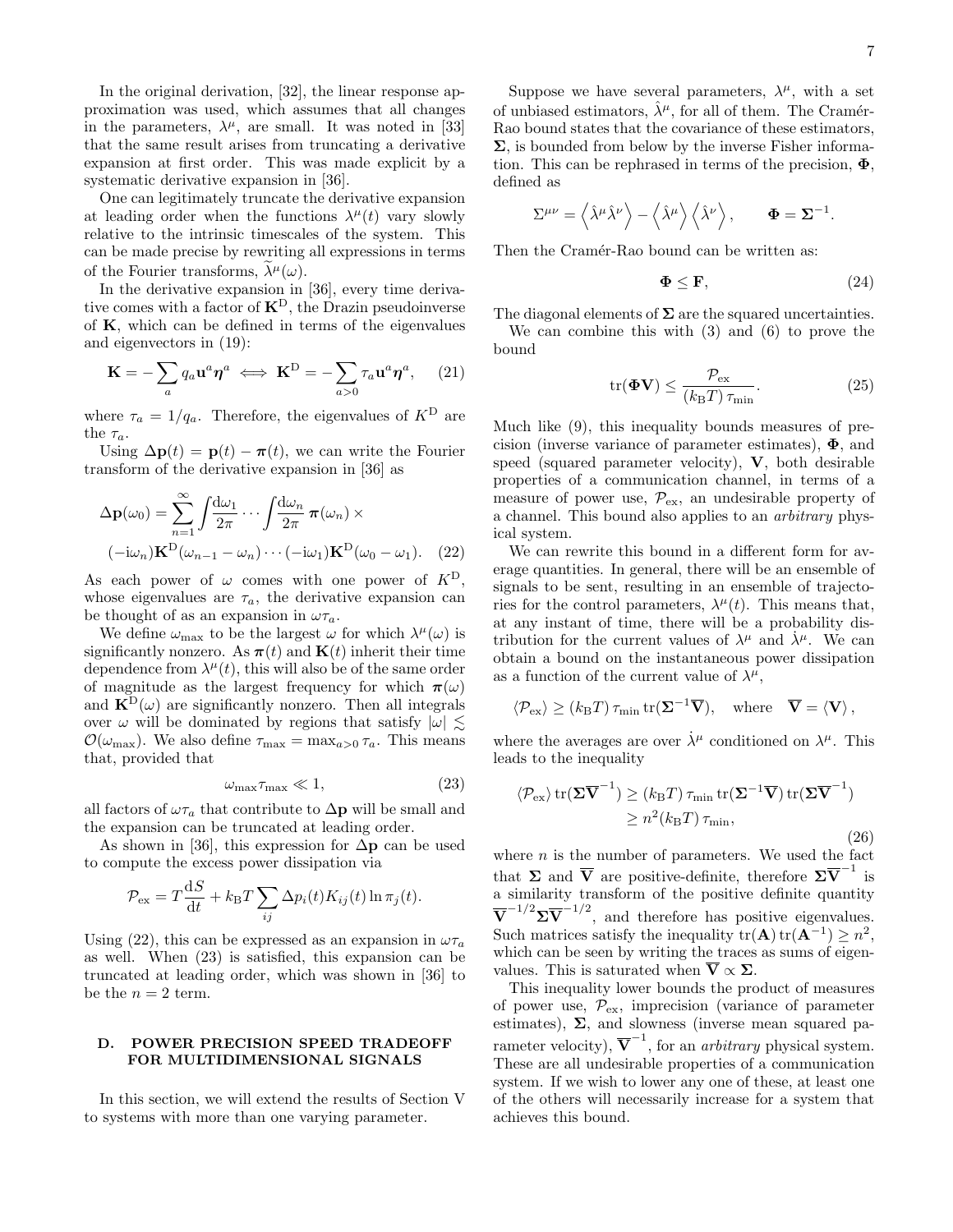## <span id="page-7-0"></span>E. COMMUNICATION THROUGH CHANNELS WITH NON-EQUILIBRIUM STEADY STATES

Here we will show how to extend the bound in [\(6\)](#page-2-4) to systems that do not satisfy detailed balance. First we will need to define some mathematical quantities.

The natural inner product on the state space of an ergodic Markov process is the  $\mathcal{L}^2_{\pi}$  inner product, using the steady state distribution,  $\pi$  to weight states:

<span id="page-7-1"></span>
$$
(\mathbf{u}, \mathbf{v}) \equiv \sum_{i} \pi_i u_i^* v_i = (\mathbf{u}^*)^{\mathrm{T}} \mathbf{\Pi} \mathbf{v}, \tag{27}
$$

where  $\Pi$  is a diagonal matrix with  $\Pi_{ii} = \pi_i$ .

The usual notion of transposing (or hermitian conjugating) vectors and matrices is only appropriate on spaces with an Euclidean inner product. Here we define a different adjoint. For a column vector u, a row vector  $\xi$  and a matrix **M**, the adjoints must satisfy the following relations:

$$
\mathbf{u}^{\dagger}\mathbf{v} = (\mathbf{u}, \mathbf{v}), \qquad (\boldsymbol{\xi}^{\dagger}, \mathbf{u}) = \boldsymbol{\xi}\mathbf{u}, (\mathbf{M}^{\dagger}\mathbf{u}, \mathbf{v}) = (\mathbf{u}, \mathbf{M}\mathbf{v}).
$$

The adjoints are given by:

<span id="page-7-2"></span>
$$
\mathbf{u}^{\dagger} = (\mathbf{u}^*)^{\mathrm{T}} \mathbf{\Pi}, \qquad \boldsymbol{\xi}^{\dagger} = \mathbf{\Pi}^{-1} (\boldsymbol{\xi}^*)^{\mathrm{T}},
$$
  

$$
\mathbf{M}^{\dagger} = \mathbf{\Pi}^{-1} (\mathbf{M}^*)^{\mathrm{T}} \mathbf{\Pi}.
$$
 (28)

When applied to transition matrices, we see that the adjoint is time-reversal.

In particular, this means that detailed balance is equivalent to the self-adjointness of  $\mathbf{K} = \mathbf{K}^{\dagger}$ , which implies that its eigenvalues are real and its eigenvectors can be chosen to be real and orthonormal under the inner product [\(27\)](#page-7-1). Taking the adjoint of the eigenvector equation [\(19\)](#page-5-4) then tells us that  $\eta^a = (\mathbf{u}^a)^{\dagger}$  (with suitable choice of normalisation) when detailed balance is satisfied, which implies the last formula in [\(20\)](#page-5-5).

The transition matrix **K** is not invertible, as  $\pi$  and e are left/right null vectors. Instead, we can use the fundamental matrix of the Markov process, defined as  $[45]$ <sup>1</sup>

<span id="page-7-5"></span>
$$
\mathbf{Z} = \left(\frac{\mathbf{e}\pi}{\tau} - \mathbf{K}\right)^{-1},\tag{29}
$$

where  $\tau$  is an arbitrary finite positive scalar with units of time. Nothing we calculate will depend on its value. One can show that

$$
\pi Z = \tau \pi, \qquad Ze = \tau e, \qquad ZK = e\pi - I.
$$

The fundamental matrix, thus defined, has the same eigenvectors as K

$$
\mathbf{Z} = \tau \mathbf{e} \boldsymbol{\pi} + \sum_{a>0} \tau_a \mathbf{u}^a \boldsymbol{\eta}^a.
$$

For systems that have no energy function, we can write the "force",  $\phi$ , in terms of the steady state distribution [\[34,](#page-14-11) [46\]](#page-14-12)

$$
\delta \phi^i_\mu = \frac{\partial \ln \pi_i}{\partial \lambda^\mu}.
$$

Its correlation function can be written as

$$
\langle \delta \phi_{\mu}(0) \delta \phi_{\nu}(t') \rangle = \sum_{ij} p_{ij}(0, t') \delta \phi_{\mu}^{i} \delta \phi_{\nu}^{j}
$$

$$
= -\frac{d}{dt'} \sum_{ij} \pi_{i} \delta \phi_{\mu}^{i} \left[ Z e^{Kt'} \right]_{ij} \delta \phi_{\nu}^{j}.
$$

Then the friction tensor is given by

$$
g_{\mu\nu} = k_{\rm B}T \int_0^\infty \! \mathrm{d}t' \, \langle \delta \phi_\mu(0) \delta \phi_\nu(t') \rangle
$$
  
=  $k_{\rm B}T \sum_{ij} \pi_i Z_{ij} \delta \phi_\mu^i \delta \phi_\nu^j.$ 

A similar result can be found in [\[36\]](#page-14-0).

Noting that we need only keep the symmetric part, as the antisymmetric part will not contribute to the dissipation, as it is traced with a symmetric tensor,  $\dot{\lambda}^{\mu} \dot{\lambda}^{\nu}$ , in [\(3\)](#page-2-6), we can replace this with

<span id="page-7-3"></span>
$$
g_{\mu\nu} = \frac{k_{\rm B}T}{2} \sum_{ij} \left( \pi_i Z_{ij} + \pi_j Z_{ji} \right) \delta \phi^i_{\mu} \delta \phi^j_{\nu}.
$$
 (30)

Armed with our definition of the adjoint from [\(28\)](#page-7-2), we can rewrite [\(30\)](#page-7-3) as

$$
g_{\mu\nu} = (k_{\rm B}T) \sum_{ij} \pi_i \left( \frac{Z_{ij} + Z_{ij}^{\dagger}}{2} \right) \delta \phi_{\mu}^i \delta \phi_{\nu}^j
$$

$$
= k_{\rm B}T \sum_{ij} \pi_i \widetilde{Z}_{ij} \delta \phi_{\mu}^i \delta \phi_{\nu}^j.
$$

where we introduced a new matrix  $\widetilde{\mathbf{Z}}^2$  with the following eigenmode decomposition:

<span id="page-7-4"></span>
$$
\widetilde{\mathbf{Z}} \equiv \frac{\mathbf{Z} + \mathbf{Z}^{\dagger}}{2} = \tau \mathbf{e} \pi + \sum_{a>0} \widetilde{\tau}_a \widetilde{\mathbf{u}}^a \widetilde{\eta}^a. \tag{31}
$$

<sup>&</sup>lt;sup>1</sup> The fundamental matrix, **Z**, is related to the Drazin pseudoin-verse in [\(21\)](#page-6-3) by  $\mathbf{K}^{\text{D}} = \tau \mathbf{e} \pi - \mathbf{Z}$ .

<sup>&</sup>lt;sup>2</sup> Note that  $\widetilde{\mathbf{Z}}$  is not necessarily the fundamental matrix of some Markov process. While the putative transition rate matrix,  $\widetilde{\mathbf{K}} =$  $\frac{\pi}{\tau} - \widetilde{\mathbf{Z}}^{-1}$ , does indeed have zero row sums, we do not know if the off-diagonal elements are nonnegative in general.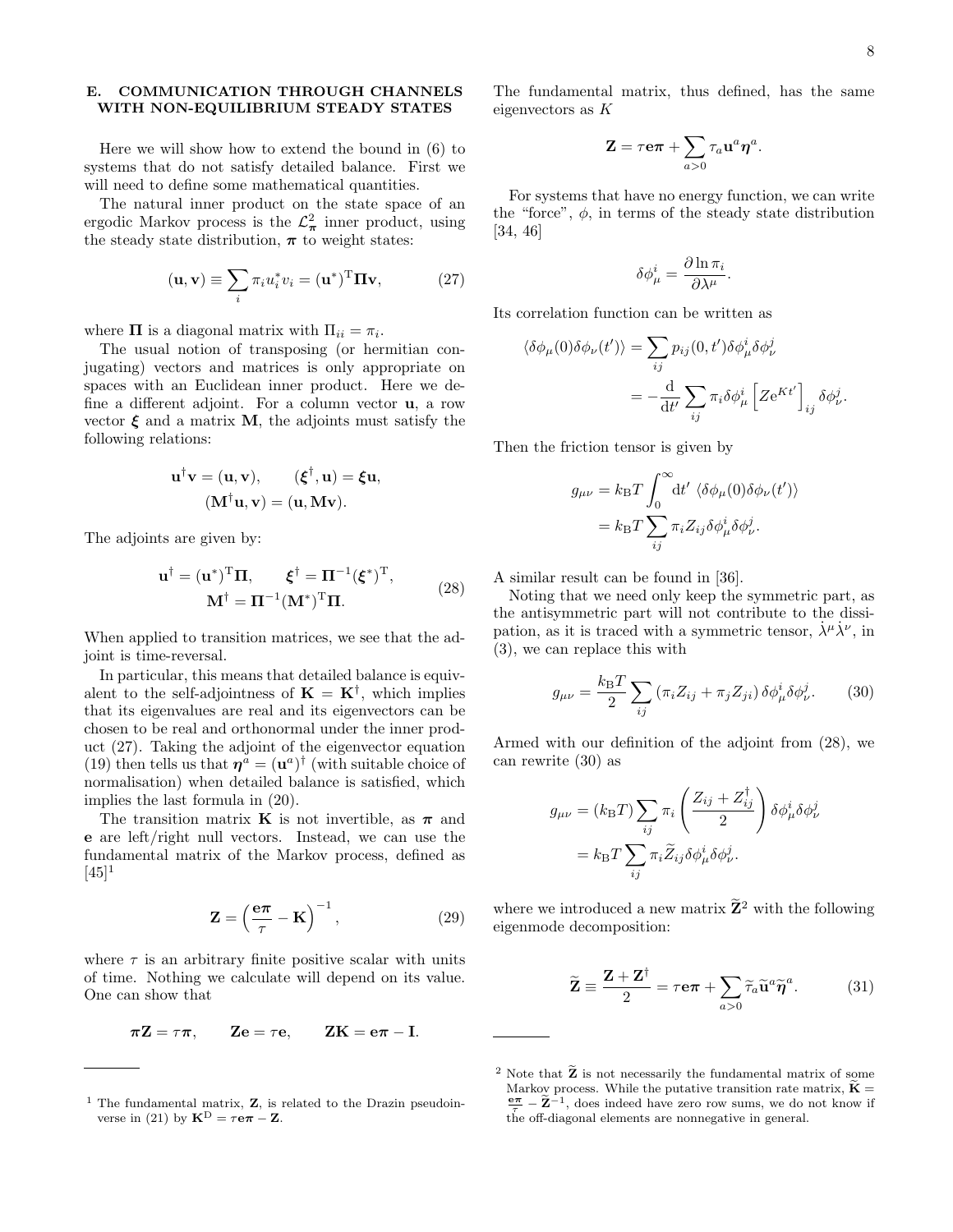where  $\tau$ ,  $\widetilde{\tau}_a$  are the eigenvalues and  $\mathbf{e}, \widetilde{\mathbf{u}}^a(\pi, \widetilde{\eta}^a)$  are the right(left) eigenvectors of the self-adjoint matrix  $\widetilde{Z}$ . This means that all these quantities are real, orthogonal and  $\widetilde{\eta}^a = (\widetilde{\mathbf{u}}^a)^{\dagger}.$ <br>Note that

Note that  $\mathbf{Z}(\mathbf{K}^{\dagger}) = \mathbf{Z}(\mathbf{K})^{\dagger}$ . Therefore, for systems that satisfy detailed balance, the symmetrization in [\(30\)](#page-7-3) is unnecessary and  $\widetilde{\mathbf{Z}} = \mathbf{Z}$ . For such systems, the eigenvectors and timescales that appear in [\(31\)](#page-7-4) are the eigenvectors and timescales of the original transition matrix.

Proceeding in analogy with [\(6\)](#page-2-4), we can write

<span id="page-8-2"></span>
$$
g_{\mu\nu} = k_{\rm B} T \sum_{a>0} \widetilde{\tau}_a \left( \widetilde{\eta}^a \cdot \delta \phi_\mu \right) \left( \widetilde{\eta}^a \cdot \delta \phi_\nu \right)
$$
  

$$
\geq (k_{\rm B} T) \widetilde{\tau}_{\min} F_{\mu\nu}.
$$
 (32)

The inequality is meant in the operator sense, i.e. the difference between the left and right hand sides is positive semi-definite. This is essentially the same as the case with detailed balance, only now the physical interpretation of  $\widetilde{\tau}_{\min}$  is less clear.

If we apply this to the power–precision–speed bounds [\(9\)](#page-3-2), [\(25\)](#page-6-4) and [\(26\)](#page-6-5), we find

<span id="page-8-4"></span>
$$
\operatorname{Prec}(\hat{\lambda}) V \le \frac{\mathcal{P}_{\text{ex}}}{(k_{\text{B}}T)\,\tilde{\tau}_{\text{min}}},
$$

$$
\operatorname{tr}(\boldsymbol{\Phi}\mathbf{V}) \le \frac{\mathcal{P}_{\text{ex}}}{(k_{\text{B}}T)\,\tilde{\tau}_{\text{min}}},
$$

$$
\langle \mathcal{P}_{\text{ex}} \rangle \operatorname{tr}(\boldsymbol{\Sigma}\overline{\mathbf{V}}^{-1}) \ge n^2(k_{\text{B}}T)\,\tilde{\tau}_{\text{min}}.
$$
(33)

Now we'll argue that  $\tilde{\tau}_a > 0$  without detailed balance. This guarantees that the friction tensor is positive definite (the authors of [\[34\]](#page-14-11) were unsure if this was an issue).

The numerical range (a.k.a. field of values) of a matrix **M** over a subspace  $V$  is defined as

$$
W(\mathbf{M}, \mathcal{V}) = \left\{ \left. \frac{(\mathbf{u}, \mathbf{M} \mathbf{u})}{\left\| \mathbf{u} \right\|^2} \, \right| \mathbf{u} \in \mathcal{V}, \mathbf{u} \neq \mathbf{0} \right\},
$$

where the norm is computed with the inner product [\(27\)](#page-7-1). Strictly speaking, we will be using at the closure of this set. Setting  $V$  to the subspace orthogonal to **e** under the inner product [\(27\)](#page-7-1):

$$
\widetilde{\tau}_a \in W(\widetilde{\mathbf{Z}}, \mathbf{e}^{\perp}) = \mathbb{R} e W(\mathbf{Z}, \mathbf{e}^{\perp}).
$$

From the Cheeger inequality [\[47\]](#page-14-13), we know that the real part of the numerical range of K is negative:<sup>3</sup>

$$
\mathbb{R}e W(\mathbf{K}, \mathbf{e}^{\perp}) < 0.
$$

As K is invertible in the space  $\mathbf{e}^{\perp}$ , we can write  $\mathbf{u} = \mathbf{K} \mathbf{v}$ ,  $\mathbf{v} = -\mathbf{Z}\mathbf{u}$  in the following:

$$
W(\widetilde{\mathbf{Z}}, \mathbf{e}^{\perp}) = \left\{ \mathbb{Re} \frac{(\mathbf{u}, \mathbf{Z} \mathbf{u})}{\|\mathbf{u}\|^2} \middle| \mathbf{u} \in \mathbf{e}^{\perp}, \mathbf{u} \neq \mathbf{0} \right\}
$$
  
= 
$$
\left\{ -\mathbb{Re} \frac{(\mathbf{K} \mathbf{v}, \mathbf{v})}{\|\mathbf{K} \mathbf{v}\|^2} \middle| \mathbf{v} \in \mathbf{e}^{\perp}, \mathbf{v} \neq \mathbf{0} \right\}
$$
  
= 
$$
\left\{ -\mathbb{Re} \frac{(\mathbf{v}, \mathbf{K} \mathbf{v})}{\|\mathbf{v}\|^2} \frac{\|\mathbf{v}\|^2}{\|\mathbf{K} \mathbf{v}\|^2} \middle| \mathbf{v} \in \mathbf{e}^{\perp}, \mathbf{v} \neq \mathbf{0} \right\}
$$
  
> 0  
as 
$$
\frac{(\mathbf{v}, \mathbf{K} \mathbf{v})}{\|\mathbf{v}\|^2} \in W(\mathbf{K}, \mathbf{e}^{\perp}) \text{ and } \frac{\|\mathbf{v}\|^2}{\|\mathbf{K} \mathbf{v}\|^2} > 0.
$$

This implies that  $\tilde{\tau}_a > 0$ , and therefore the friction tensor [\(32\)](#page-8-2) is positive definite.

## <span id="page-8-0"></span>F. CORRECTIONS TO INFORMATION-PRECISION RELATIONS AT FINITE SIGNAL SPEED

The inequality in [\(6\)](#page-2-4) contains the Fisher information of the equilibrium distribution for the current value of  $\lambda^{\mu}(t)$ . However, when we used the Cramér-Rao bound above [\(24\)](#page-6-6), we should use the actual probability distribution over the system's microstates. This will lag behind the current equilibrium distribution when the parameters change at a nonzero speed. As shown in [\[36\]](#page-14-0), the correction to the distribution can be expressed as a derivative expansion. The leading term is

<span id="page-8-3"></span>
$$
\mathbf{p}(t) = \boldsymbol{\pi}(t) + \Delta \mathbf{p}(t),
$$
  
\n
$$
\Delta \mathbf{p}(t) = -\dot{\boldsymbol{\pi}}(t)\mathbf{Z}(t) + \mathcal{O}(\ddot{\lambda}, \dot{\lambda}^2),
$$
\n(34)

where  $Z$  is the fundamental matrix introduced in  $(29)$ . We can write the corrected Fisher information as

$$
F_{\mu\nu} = \sum_i p_i \frac{\partial \ln p_i}{\partial \lambda^{\mu}} \frac{\partial \ln p_i}{\partial \lambda^{\nu}} = F^{\text{eq}}_{\mu\nu} + \Delta F_{\mu\nu}.
$$

Using [\(34\)](#page-8-3), we find

<span id="page-8-1"></span>
$$
\Delta F_{\mu\nu} = -\dot{\lambda}^{\rho} \Biggl\{ \sum_{ij} \pi_{i} Z_{ij} \Biggl[ (\delta \phi_{\mu\rho}^{i} + \delta \phi_{\mu}^{i} \delta \phi_{\rho}^{i}) \delta \phi_{\nu}^{j} \n+ (\delta \phi_{\nu\rho}^{i} + \delta \phi_{\nu}^{i} \delta \phi_{\rho}^{i}) \delta \phi_{\mu}^{j} - \delta \phi_{\rho}^{i} \delta \phi_{\mu}^{j} \delta \phi_{\nu}^{j} \n+ \delta \phi_{\rho}^{i} \sum_{kl} Z_{kl} \left( \partial_{\mu} K_{jk} \delta \phi_{\nu}^{l} + \partial_{\nu} K_{jk} \delta \phi_{\mu}^{l} \right) \Biggr] \Biggr\} \n+ \mathcal{O}(\ddot{\lambda}, \dot{\lambda}^{2}),
$$
\n(35)

where  $\phi_{\mu\nu}^i = \frac{\partial^2 E_i}{\partial \lambda^{\mu} \partial \lambda^{\nu}}$ ,  $\delta \phi_{\mu\nu}^i = \phi_{\mu\nu}^i - \langle \phi_{\mu\nu} \rangle$  and  $\partial_{\mu} K_{ij} =$  $\partial K_{ij}$  $\frac{\partial K_{ij}}{\partial \lambda^{\mu}}.$ 

We see that replacing the Fisher information of the equilibrium distribution in [\(6\)](#page-2-4) with the Fisher information of the current distribution results in corrections that are higher order in  $\lambda$  than the term that we have kept.

<sup>&</sup>lt;sup>3</sup> For non-normal **K** (wrt. the inner product  $(27)$ ) this condition is stronger than the statement that its spectrum has negative real part. For normal K, the closure of the numerical range is the convex hull of the spectrum and the two statements are equivalent.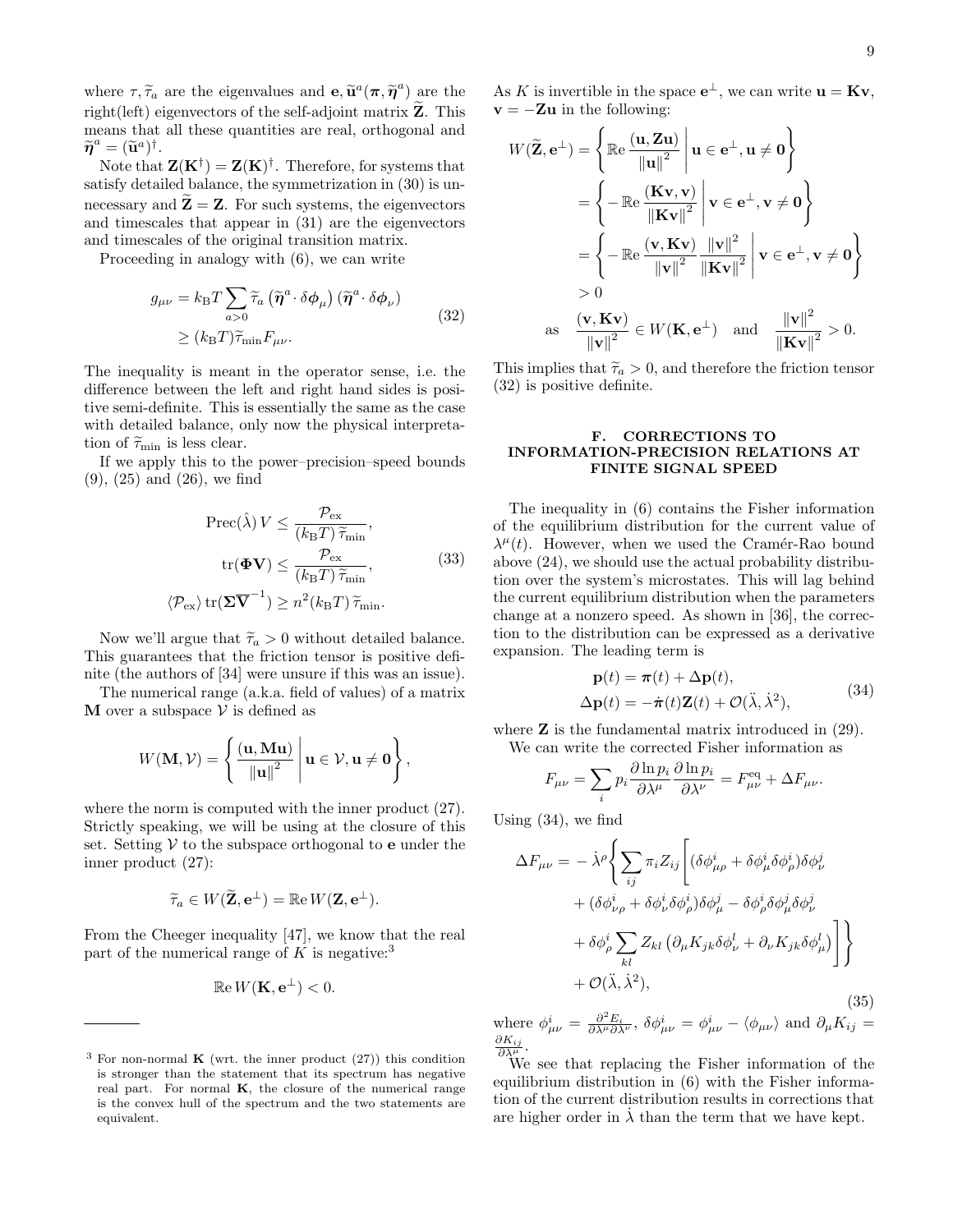## <span id="page-9-0"></span>G. DUAL COORDINATES AND OPTIMAL ESTIMATORS

When the receiver of the signal attempts to reconstruct it, the aim is to find the correct point on the manifold of control parameters. All coordinate systems on this manifold provide equally good descriptions of that point. However, when it comes to constructing estimators of the coordinates themselves, some coordinate systems are better than others from the point of view of estimator bias and variance.

While the Cramér-Rao bound on the error in estimating the location of this point holds in any coordinate system, it may be easier to construct unbiased estimators to saturate this bound in a specific coordinate system. For the exponential family of equilibrium distributions, this privileged coordinate system is the dual coordinate system [\[37\]](#page-14-1). If the energy is linearly dependent on the parameters  $\lambda^{\mu}$ , i.e.  $E = -\sum_{\mu} \lambda^{\mu} \mathcal{O}_{\mu}$ , the dual coordinates are defined by

<span id="page-9-3"></span>
$$
\tilde{\lambda}^{\mu} = \langle \mathcal{O}_{\mu} \rangle = -\left\langle \frac{\partial E}{\partial \lambda^{\mu}} \right\rangle. \tag{36}
$$

These are the expectations of the operators coupled to  $\lambda^{\mu}$ . As these quantities are functions of the parameters  $\lambda^{\mu}$ , they provide another coordinate system for the manifold of control parameters. Any linear combination of these parameters would work equally well.

The optimal unbiased estimators for the  $\lambda^{\mu}$  are

<span id="page-9-4"></span>
$$
\hat{\tilde{\lambda}}^{\mu} = \mathcal{O}_{\mu} = -\frac{\partial E}{\partial \lambda^{\mu}},\tag{37}
$$

i.e. the operator to which  $\lambda^{\mu}$  couples in the Hamiltonian. These estimators are unbiased, by comparison to [\(36\)](#page-9-3). The Fisher information in the original  $\lambda^{\mu}$  coordinate system can be computed from the second derivatives of the logarithm of the partition function. Due to the fluctuation-dissipation theorem, this quantity is also equal to the covariance of the operators and the susceptibilities (up to factors of  $k_BT$ ):

$$
\frac{\partial^2 \ln \mathcal{Z}}{\partial \lambda^{\mu} \partial \lambda^{\nu}} = F_{\mu\nu} = \beta^2 \left\langle \delta \mathcal{O}_{\mu} \delta \mathcal{O}_{\nu} \right\rangle = \beta \frac{\partial \left\langle \mathcal{O}_{\mu} \right\rangle}{\partial \lambda^{\nu}}.
$$

Noting that the third quantity is  $\beta^2 \Sigma_{\mu\nu}$ , the covariance of the estimators [\(37\)](#page-9-4), and the last one is  $\frac{\partial \tilde{\lambda}^{\mu}}{\partial \lambda^{\nu}}$ , the Jacobian matrix for the coordinate change [\(36\)](#page-9-3), the Fisher information in the new  $\tilde{\lambda}^{\mu}$  coordinate system is given by

$$
\begin{split} \widetilde{F}_{\mu\nu} &= \frac{\partial \lambda^{\rho}}{\partial \widetilde{\lambda}^{\mu}} F_{\rho\sigma} \frac{\partial \lambda^{\sigma}}{\partial \widetilde{\lambda}^{\nu}} = \left[ \beta F^{-1} \cdot F \cdot \beta F^{-1} \right]_{\mu\nu} \\ &= \beta^2 F_{\mu\nu}^{-1} = \widetilde{\Sigma}_{\mu\nu}^{-1} = \widetilde{\Phi}_{\mu\nu} .\end{split}
$$

Therefore, these estimators saturate the Cramér-Rao bound.

## <span id="page-9-1"></span>H. EXAMPLE SYSTEMS: FURTHER DETAILS

Here we provide further details for the example systems that were introduced in the [Section VI.](#page-3-0)

#### <span id="page-9-2"></span>1. Heavily over-damped harmonic oscillator

Here we will provide further details for the heavily damped harmonic oscillator presented in the [Sec](#page-3-1)[tion VI.1.](#page-3-1) This system is described by the following Langevin equation:

<span id="page-9-5"></span>
$$
\zeta \dot{x} = \kappa (\lambda(t) - x) + \sqrt{2\zeta k_{\rm B}T} \xi(t),\tag{38}
$$

where  $\xi(t)$  is a Gaussian process with  $\langle \xi(t) \rangle = 0$  and  $\langle \xi(t)\xi(t')\rangle = \delta(t-t')$ . The energy of this system is given by:

$$
E = \frac{1}{2}\kappa(x - \lambda)^2,
$$
\n(39)

with the kinetic energy being neglected in the overdamped limit.

Introducing the quantities  $\tau = \frac{\zeta}{\kappa}$  and  $\sigma = \sqrt{\frac{k_{\rm B}T}{\kappa}}$ , the solution of [\(38\)](#page-9-5) is

$$
x(t) = \int_0^\infty \frac{\mathrm{d}t'}{\tau} e^{-t'/\tau} \left( \lambda(t - t') + \sqrt{2\tau} \sigma \xi(t - t') \right). \tag{40}
$$

Therefore,  $x(t)$  is a Gaussian process with

$$
\langle x(t) \rangle = \int_0^\infty \frac{\mathrm{d}t'}{\tau} e^{-t'/\tau} \lambda(t - t') \equiv \mu(t),
$$
  

$$
\langle \delta x(t) \delta x(t') \rangle = \sigma^2 e^{-|t - t'|/\tau}.
$$
 (41)

We can express  $\mu(t)$  as a derivative expansion by Taylor expanding  $\lambda(t-t')$  in t' to find

$$
\mu(t) = \sum_{n=0}^{\infty} \left[ -\tau \frac{d}{dt} \right]^n \lambda(t) \approx \lambda(t), \quad (42)
$$

where the approximation is valid when the timescale over which  $\lambda(t)$  varies is much larger than  $\tau$ . More precisely, looking at the Fourier transforms

$$
\mu(\omega) = \frac{\lambda(\omega)}{1 - i\,\omega\tau} = \sum_{n=0}^{\infty} (i\,\omega\tau)^n \,\lambda(\omega). \tag{43}
$$

Defining  $\omega_{\text{max}}$  as the largest  $\omega$  for which  $\lambda(\omega)$  is significantly nonzero, when  $\omega_{\text{max}}\tau \ll 1$  as in [\(23\)](#page-6-2), we are justified in neglecting all of the higher order terms in this series.

In this regime, the optimal unbiased estimator of  $\lambda(t)$ is

$$
\hat{\lambda}(t) = x(t), \quad \text{Var}(\hat{\lambda}) = \sigma^2, \quad \text{Prec}(\hat{\lambda}) = \frac{1}{\sigma^2}.
$$
 (44)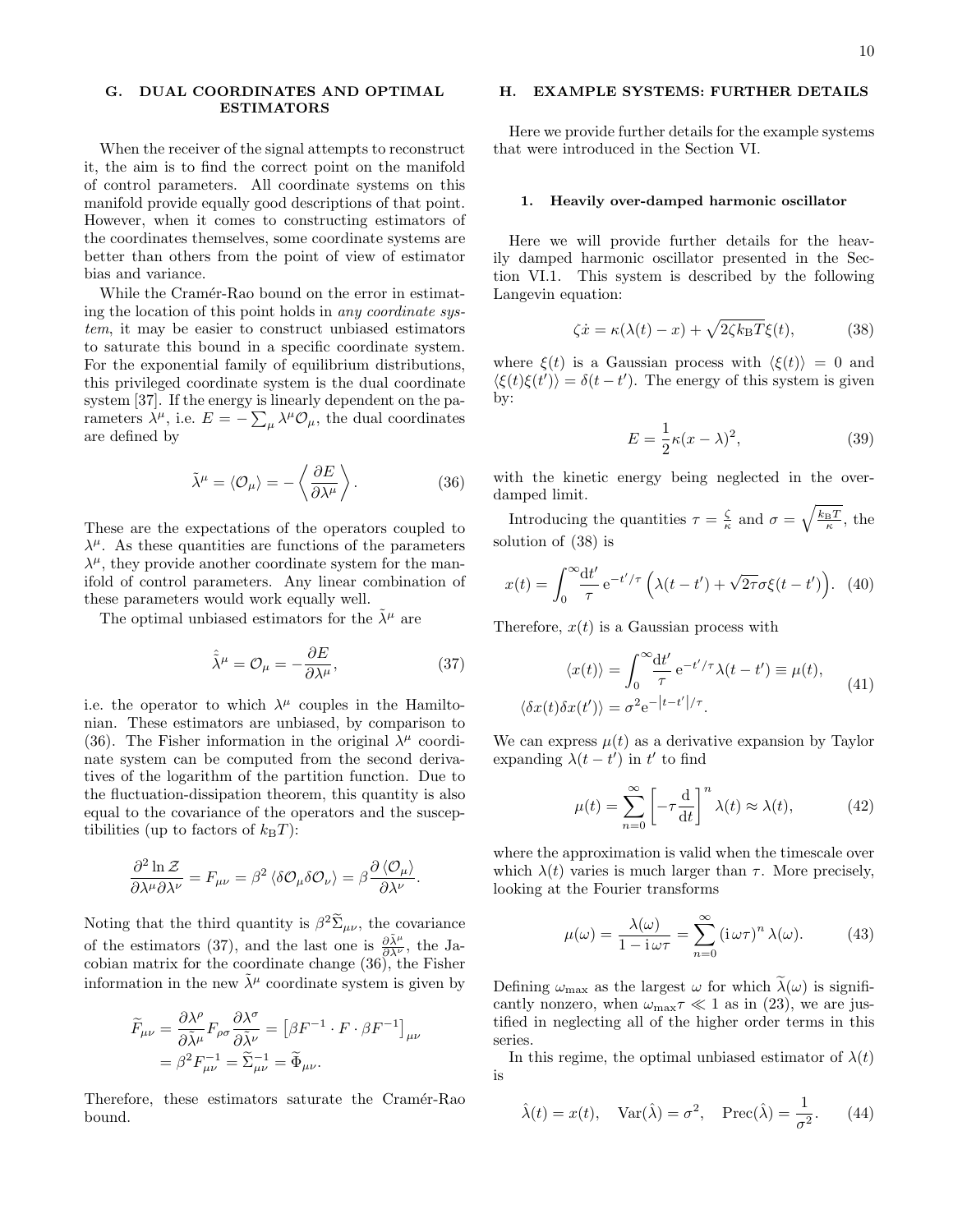The excess power is given by

$$
\mathcal{P}_{\text{ex}} = \dot{\lambda}(t) \left\langle \frac{\partial E(t)}{\partial \lambda} \right\rangle
$$
  
=  $\kappa \dot{\lambda}(t) (\lambda(t) - \mu(t))$   
=  $\kappa \dot{\lambda}(t) \int_0^\infty dt' e^{-t'/\tau} \dot{\lambda}(t - t')$  (45)  
=  $\zeta \dot{\lambda}(t) \sum_{n=0}^\infty (-\tau)^n \frac{d^{n+1} \lambda(t)}{dt^{n+1}}.$ 

By the same logic used when making the approximation  $\mu(t) \approx \lambda(t)$ , in the regime where timescale over which  $\lambda(t)$  varies is much larger than  $\tau$  we can neglect the higher order terms to find

$$
\mathcal{P}_{\text{ex}} \approx \zeta \dot{\lambda}(t)^2. \tag{46}
$$

To calculate  $\tau_{\min}$ , we need to look at the Fokker-Planck equation associated with [\(38\)](#page-9-5):

$$
\frac{\partial P(x,t)}{\partial t} = \frac{\partial}{\partial x} \left[ \frac{(x-\lambda)P(x,t)}{\tau} \right] + \left[ \frac{\sigma^2}{\tau} \right] \frac{\partial^2 P(x,t)}{\partial x^2}.
$$
\n(47)

The eigenfunctions of the operator on the right are

$$
\eta^{n}(x) = \frac{e^{-(x-\lambda)^{2}/2\sigma^{2}}}{\sqrt{2^{n+1}\pi n!}\sigma} H_{n}\left(\frac{x-\lambda}{\sqrt{2}\sigma}\right),
$$
  

$$
u^{n}(x) = \frac{1}{\sqrt{2^{n}n!}} H_{n}\left(\frac{x-\lambda}{\sqrt{2}\sigma}\right),
$$
  

$$
\tau_{n} = \frac{\tau}{n},
$$
 (48)

where  $H_n(x)$  are Hermite polynomials.

The "force" dual to  $\lambda$  is given by

$$
\delta\phi(x) = -\beta \left( \frac{\partial E}{\partial \lambda} - \left\langle \frac{\partial E}{\partial \lambda} \right\rangle \right)
$$
  
=  $\frac{x - \lambda}{\sigma^2} = \frac{u^1(x)}{\sigma}.$  (49)

Therefore, the coupling between  $\lambda$  and the eigenmodes is

$$
\int dx \, \eta^n(x) \delta\phi(x) = \frac{\delta_{n,1}}{\sigma}.\tag{50}
$$

As  $\lambda$  only couples to the first mode, we have  $\tau_{\min} = \tau$ .

## <span id="page-10-0"></span>2. Ising ring

Here we provide the details underlying the calculations summarized in the [Section VI.2](#page-4-0) for the Ising model and extend them to the construction of estimators and varying J. The Hamiltonian of this system is

$$
H = -h \sum_{n} \sigma_n - J \sum_{n} \sigma_n \sigma_{n+1}.
$$

The sender of the signal will vary  $h$  and  $J$  and the receiver will observe the spins. We will perform all computations at the instant when we pass through  $h = 0$ , although h is not necessarily zero. It will be convenient to use the notation

$$
\theta = \tanh \beta h, \qquad \gamma = \tanh 2\beta J, \qquad \xi = \tanh \beta J.
$$

This system undergoes Glauber dynamics [\[40\]](#page-14-4), i.e. the rate at which spin  $n$  flips is given by

$$
w_n = \frac{\alpha}{2} \left[ 1 - \theta \sigma_n + \frac{\gamma}{2} (\theta - \sigma_n) (\sigma_{n-1} + \sigma_{n+1}) \right],
$$

where  $\alpha$  is an overall rate. These dynamics satisfy detailed balance.

When h and  $\theta$  are zero, the relevant correlation functions have been computed [\[40,](#page-14-4) [48\]](#page-14-14):

<span id="page-10-1"></span>
$$
\langle \delta \phi_h(0) \delta \phi_h(t) \rangle = N\beta^2 e^{2J} \left( \frac{1 - \xi^N}{1 + \xi^N} \right) e^{-\alpha (1 - \gamma)t},
$$
  

$$
\langle \delta \phi_J(0) \delta \phi_J(t) \rangle = \beta^2 \sum_{m=0}^{N-1} \frac{2(1 - \gamma^2) \sin^2 q_m}{\nu (q_m)^2} e^{-2\alpha \nu (q_m)t},
$$
  
where  $\nu(q) = 1 - \gamma \cos q$   
and  $q_m = \frac{2\pi}{N} \left( m + \frac{1}{2} \right).$  (51)

All off-diagonal components vanish at  $h = 0$  by symmetry. This is sufficient to compute the dissipation rate when h and J are nonzero at the instant when  $h = 0$ , but not for computing finite distances away from that line.

In the large  $N$  limit, the friction tensor and Fisher information are given by

$$
g_{hh} = \frac{N\beta e^{2\beta J}}{\alpha(1-\gamma)}, \quad g_{JJ} = \frac{N\beta(1+\xi^2)}{\alpha},
$$
  

$$
F_{hh} = N\beta^2 e^{2\beta J}, \quad F_{JJ} = N\beta^2(1-\xi^2).
$$

The timescales of the eigenmodes were given in [\[40\]](#page-14-4). They are

$$
\frac{1}{\tau_a} = \sum_r \alpha \nu(q_r).
$$

These can be loosely thought of multi-particle states, with each particle a plane-wave superposition of single spin flips,  $q_r$  their (distinct) momenta and  $\alpha\nu(q)$  the dispersion relation. The shortest of these timescales is  $\frac{1}{\alpha N}$ . If we used this as  $\tau_{\min}$  we would have a very loose bound. Instead, if we look at the timescales that appear in the correlation functions [\(51\)](#page-10-1), we see that these parameters only couple to a subset of the eigenmodes. The magnetic field, h, only couples to the mode with one particle of zero momentum. The ferromagnetic interaction, J, couples to modes with two particles of equal and opposite momenta. Finding the shortest of these timescales gives

$$
\tau_{\min} = \frac{1}{2\alpha(1+|\gamma|)} = \frac{e^{-2\beta|J|}\cosh 2\beta J}{2\alpha}
$$

.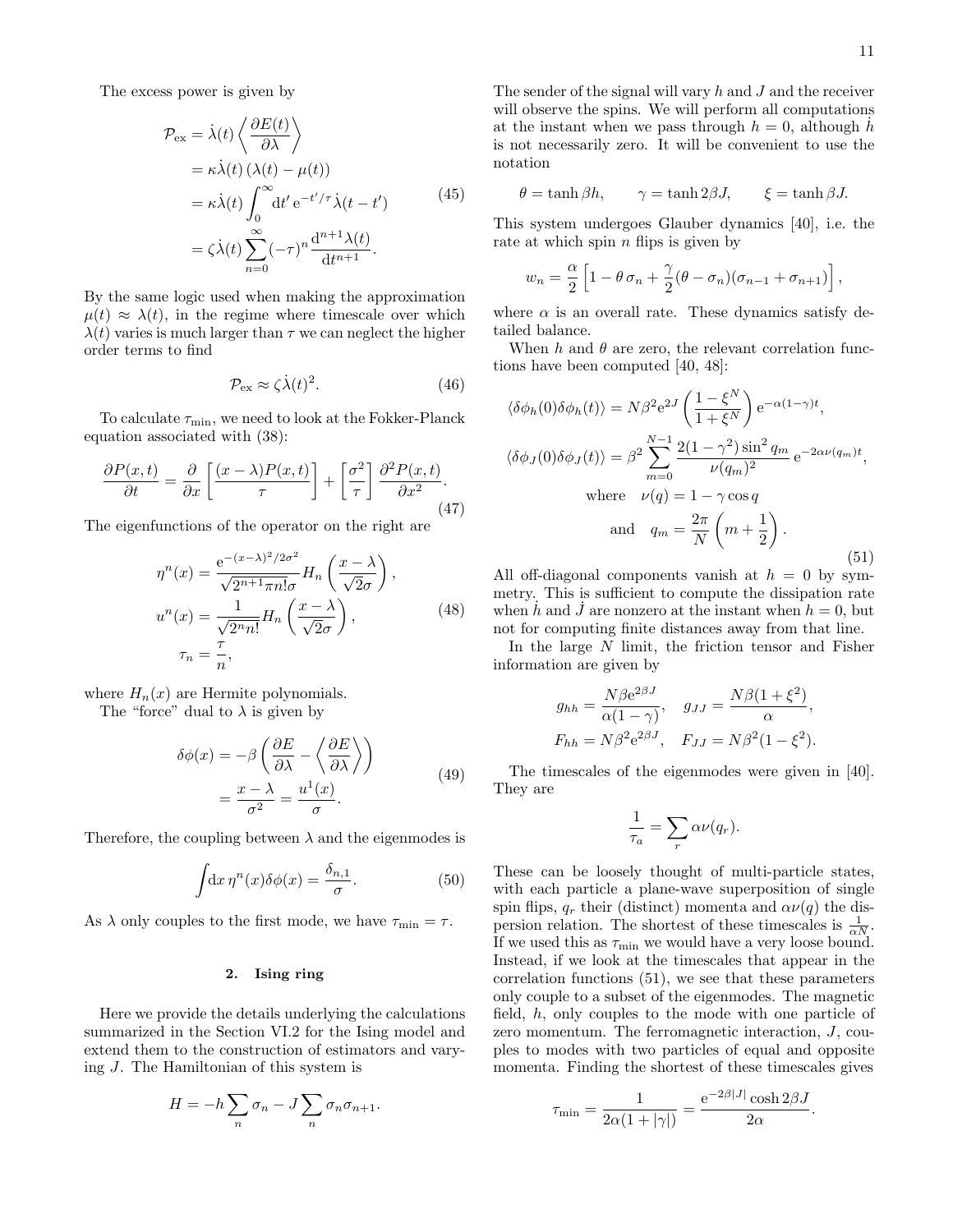It is difficult to construct unbiased estimators for h and J. Instead, in the large N limit, we will use estimators for the following dual parameters (see [\(36\)](#page-9-3))

$$
\tilde{\lambda}^{1} = \frac{\theta(1+\xi)}{(1+\zeta)(1-\xi)}, \qquad \hat{\lambda}^{1} = \frac{\sum_{n} \sigma_{n}}{N},
$$

$$
\tilde{\lambda}^{2} = \frac{\xi + (1-\xi)\left(\frac{\theta^{2}}{1+\zeta}-\frac{\zeta}{2}\right)}{1+(1-\xi)\frac{\zeta}{2}}, \quad \hat{\lambda}^{2} = \frac{\sum_{n} \sigma_{n} \sigma_{n+1}}{N},
$$
where  $\zeta = \sqrt{1 + \frac{4\theta^{2}\xi}{(1-\xi)^{2}}} - 1.$ 

For small  $h, \tilde{\lambda}^1 \approx e^{2\beta J} \tanh \beta h$  and  $\tilde{\lambda}^2 \approx \tanh \beta J$ . When  $h = 0$ , the covariance of these estimators is

$$
\Sigma^{11} = \frac{e^{2\beta J}}{N}, \qquad \Sigma^{22} = \frac{\mathrm{sech}^2 \beta J}{N},
$$

and the friction tensor in these coordinates is

$$
g_{11} = \frac{N(k_{\text{B}}T)\cosh 2\beta J}{\alpha},
$$

$$
g_{22} = \frac{N(k_{\text{B}}T)\cosh 2\beta J\cosh^2\beta J}{\alpha}.
$$

These quantities can be used to investigate the power– precision–speed bound [\(25\)](#page-6-4):

$$
\frac{\text{tr}(\mathbf{\Phi V})}{\mathcal{P}_{\text{ex}}} = \frac{\alpha \beta}{\cosh 2\beta J} \frac{\text{e}^{-2J}(\dot{\tilde{\lambda}}^1)^2 + \cosh^2\beta J(\dot{\tilde{\lambda}}^2)^2}{(\dot{\tilde{\lambda}}^1)^2 + \cosh^2\beta J(\dot{\tilde{\lambda}}^2)^2}.
$$
 (52)

This is maximized either when  $\dot{\tilde{\lambda}}^1 = 0$  or when  $\dot{\tilde{\lambda}}^2 = 0$ , leading to

$$
\frac{\text{tr}(\mathbf{\Phi V})}{\mathcal{P}_{\text{ex}}} \le \frac{\alpha \beta}{e^{2\beta[J] - \cosh 2\beta J}} = \frac{\frac{1}{2}e^{-2\beta[J] +}}{(k_{\text{B}}T)\,\tau_{\text{min}}},\qquad(53)
$$

We can also compute the mean power use,

$$
\beta \langle \mathcal{P}_{\text{ex}} \rangle \text{tr}(\mathbf{\Sigma}\overline{\mathbf{V}}^{-1}) =
$$
\n
$$
\frac{(\overline{V}^{11} + \overline{V}^{22} \cosh^2 \beta J)(\overline{V}^{11} + \overline{V}^{22} e^{2\beta J} \cosh^2 \beta J)}{\alpha \operatorname{sech} 2\beta J \cosh^2 \beta J(\overline{V}^{11} \overline{V}^{22} - \overline{V}^{12} \overline{V}^{21})}.
$$
\n(54)

This is minimized when  $\overline{V}^{12} = \overline{V}^{21} = 0$  and  $\frac{\overline{V}^{11}}{\overline{V}^{22}}$  $\frac{V}{V^{22}}$  =  $e^{\beta J} \cosh^2 2J$ , leading to

$$
\beta \langle \mathcal{P}_{\text{ex}} \rangle \operatorname{tr}(\mathbf{\Sigma} \overline{\mathbf{V}}^{-1}) \ge \frac{\cosh 2\beta J (1 + e^{\beta} J)^2}{\alpha} = \frac{e^{2\beta |J|} (1 + e^{\beta J})^2}{2} \cdot 4\tau_{\text{min}}.
$$
\n(55)

So our bounds, [\(25\)](#page-6-4) and [\(26\)](#page-6-5), are tighter at weak coupling/high temperature but very loose at strong coupling/low temperature. However, the looseness of this bound does not scale with the size of the system, N, as



<span id="page-11-1"></span>FIG. 2: Single four-state receptor, adapted from [\[49,](#page-14-15) Fig.1a]. Arrows are labelled with transition rates. Ligand concentration is indicated by  $[L]$ . In states 2 and 3, the receptor is bound to a ligand molecule. In states 3 and 4, the receptor is in an activated state.

one might have worried based on the proof of the inequality [\(6\)](#page-2-4). This is another illustration of the importance of computing the coupling of the parameters to the eigenmodes when computing  $\tau_{\min}$ .

If we only allow h to vary and only estimate  $\tilde{\lambda}^1$ , we only include the mode that h couples to when calculating  $\tau_{\min}$ :

$$
\tau_{\min} = \frac{e^{2\beta J} \cosh 2\beta J}{\alpha}.
$$

In this case, we have

$$
\mathcal{P}_{\rm ex} = \frac{N(k_{\rm B}T)\,\dot{\tilde{\lambda}}^2\cosh 2\beta J}{\alpha}, \qquad {\rm Prec}\!\left(\hat{\tilde{\lambda}}\right) = N{\rm e}^{-2\beta J}.
$$

We can then investigate the bound in [\(9\)](#page-3-2)

$$
\frac{\operatorname{Prec}(\hat{\lambda})V}{\mathcal{P}_{\text{ex}}} = \frac{\alpha}{(k_{\text{B}}T)\operatorname{e}^{2\beta J}\cosh 2\beta J} = \frac{1}{(k_{\text{B}}T)\,\tau_{\text{min}}},
$$

which saturates the bound.

#### <span id="page-11-0"></span>3. A non-equilibrium four state receptor

As an example of a system that does not satisfy detailed balance, we will study the four-state model of a single receptor in [\[49,](#page-14-15) Fig.1a], as shown in [Fig. 2.](#page-11-1) we will be treating this system as a Markov process rather than a chemical reaction. The control parameter will be the external ligand concentration, so the physical interpretation of the source of the work is unclear.

Following [\[49\]](#page-14-15), we will assume that  $k_{+}^{\text{on}} = k_{+}^{\text{off}} = k_{+}$ . We will use the following notation

<span id="page-11-2"></span>
$$
k_{-} = \sqrt{k_{-}^{\text{off}}k_{-}^{\text{on}}}, \quad \kappa = \ln \frac{k_{-}^{\text{off}}}{k_{-}^{\text{on}}}, \quad \lambda = \ln \frac{k_{+}[L]}{k_{-}}.
$$
 (56)

Activation and inactivation are described by heat bath kinetics

<span id="page-11-3"></span>
$$
w_{\pm}^{\mathrm{u/b}} = \frac{\alpha}{1 + \mathrm{e}^{\pm \beta \Delta \mathcal{E}^{\mathrm{u/b}}}}, \qquad \alpha \ll k_{-}.\tag{57}
$$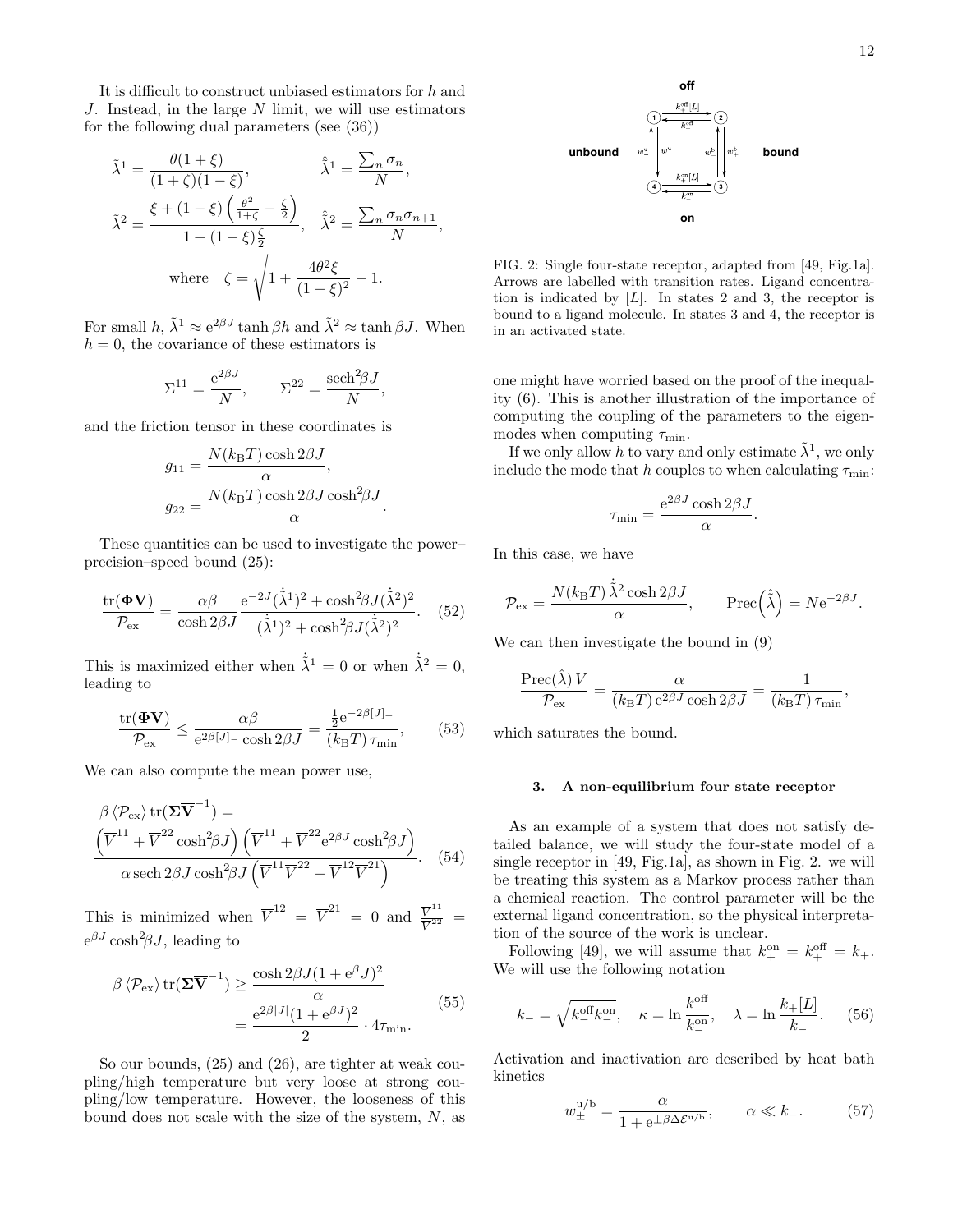The thermodynamic driving force, which is a measure of the violation of detailed balance, is given by

<span id="page-12-3"></span>
$$
e^{-\gamma} = \frac{k_+^{\text{off}} w_+^{\text{b}} k_-^{\text{on}} w_-^{\text{u}}}{k_-^{\text{off}} w_-^{\text{b}} k_+^{\text{on}} w_+^{\text{u}}}, \implies \beta(\Delta \mathcal{E}^{\text{u}} - \Delta \mathcal{E}^{\text{b}}) = \kappa - \gamma.
$$
\n(58)

Following [\[49\]](#page-14-15), we make the choice

<span id="page-12-6"></span>
$$
\Delta \mathcal{E}^{\mathrm{u}} = -\Delta \mathcal{E}^{\mathrm{b}} = \frac{k_{\mathrm{B}} T}{2} (\kappa - \gamma), \tag{59}
$$

At the point  $\lambda = 0$ , the eigenvectors and eigenvalues of the matrix  $\ddot{Z}$  that appears in [\(31\)](#page-7-4) can be computed perturbatively in the small parameter  $\frac{\alpha}{k_-}$ .

<span id="page-12-0"></span>
$$
\widetilde{\tau}_1 = \frac{1}{k_-(1 + e^{\kappa/2})} + \mathcal{O}\left(\frac{\alpha}{k_-^2}\right),
$$
  
\n
$$
\widetilde{\tau}_2 = \frac{1}{k_-(1 + e^{-\kappa/2})} + \mathcal{O}\left(\frac{\alpha}{k_-^2}\right),
$$
  
\n
$$
\widetilde{\tau}_3 = \frac{\cosh\left(\frac{\kappa - \gamma}{4}\right)\cosh\left(\frac{\kappa}{4}\right)}{\alpha\cosh\left(\frac{\gamma}{4}\right)} + \mathcal{O}\left(k_-^{-1}\right).
$$
\n(60)

The couplings to the parameter  $\lambda$  are

<span id="page-12-5"></span>
$$
\widetilde{\boldsymbol{\eta}}^{1} \cdot \delta \boldsymbol{\phi}_{\lambda} = \frac{\text{sech}\left(\frac{\kappa}{4}\right)}{2\sqrt{2}} + \mathcal{O}\left(\frac{\alpha}{k_{-}}\right),
$$
\n
$$
\widetilde{\boldsymbol{\eta}}^{2} \cdot \delta \boldsymbol{\phi}_{\lambda} = \frac{\text{sech}\left(\frac{\kappa}{4}\right)}{2\sqrt{2}} + \mathcal{O}\left(\frac{\alpha}{k_{-}}\right),
$$
\n
$$
\widetilde{\boldsymbol{\eta}}^{3} \cdot \delta \boldsymbol{\phi}_{\lambda} = \frac{\tanh\left(\frac{\kappa}{4}\right) - \tanh\left(\frac{\gamma}{4}\right)}{2} + \mathcal{O}\left(\frac{\alpha}{k_{-}}\right).
$$
\n(61)

As in the case of the [Ising ring,](#page-10-0) these are sufficient to compute the dissipation rate when  $\lambda$  is nonzero at the instant when  $\lambda = 0$ , but not at a finite distance from that point.

We can use these to compute the friction tensor and Fisher information:

$$
g_{\lambda\lambda} = \frac{(k_{\rm B}T)\cosh\left(\frac{\kappa-\gamma}{4}\right)\sinh^2\left(\frac{\kappa-\gamma}{4}\right)}{16\alpha\cosh^3\left(\frac{\gamma}{4}\right)\cosh\left(\frac{\kappa}{4}\right)} + \mathcal{O}\left(k_{-}^{-1}\right),
$$

$$
F_{\lambda\lambda} = \frac{\cosh\left(\frac{\kappa-2\gamma}{4}\right)}{16\cosh^2\left(\frac{\gamma}{4}\right)\cosh\left(\frac{\kappa}{4}\right)} + \mathcal{O}\left(\frac{\alpha}{k_{-}}\right).
$$

From [\(60\)](#page-12-0), we see that  $\widetilde{\tau}_{\min} = \frac{1}{k_-(1+e^{\vert \kappa \vert/2})}$ , so generically the bound [\(32\)](#page-8-2) is loose by a factor  $\mathcal{O}(k_-/\alpha)$ . This is because the system has one very long timescale,  $\tilde{\tau}_3$ , and two very short timescales,  $\tilde{\tau}_1$  and  $\tilde{\tau}_2$ , all of which couple to the parameter  $\lambda$ <sup>4</sup> At the special parameter values  $\gamma = \kappa$ , the parameter does not couple to the slowest timescale and the bound is only loose by a factor of  $\frac{1}{2}(1 + e^{|\kappa|/2})$ .

<span id="page-12-2"></span><span id="page-12-1"></span>

<span id="page-12-4"></span>FIG. 3: Power-precision-speed trade-off as a function of [A.](#page-12-1) non-equilibrium parameter,  $\gamma$ , and [B.](#page-12-2) log unbinding ratio,  $\kappa$ .

However, this is the point where  $\Delta \mathcal{E}^{\mathbf{u}} = \Delta \mathcal{E}^{\mathbf{b}}$  (see [\(58\)](#page-12-3)), so the relative occupation of the on/off states contains no information about  $[L]$ .

Defining an observable  $\sigma$  that is  $+1$  in the on states and -1 in the off states, we can use it as an unbiased estimator for the dual parameter  $\lambda$  (see [\(36\)](#page-9-3))

$$
\tilde{\lambda} = \frac{\sinh\left(\frac{\kappa - \gamma}{4}\right)\sinh\lambda}{\cosh\left(\frac{\kappa - \gamma}{4}\right)\cosh\lambda + \cosh\left(\frac{\kappa + \gamma}{4}\right)},
$$
\n
$$
\text{Var}\left(\hat{\lambda}\right) = 1 - \tilde{\lambda}^2 + \mathcal{O}\left(\frac{\alpha}{k_-}\right),
$$
\n
$$
\text{Prec}\left(\hat{\lambda}\right) = \frac{1}{1 - \tilde{\lambda}^2} + \mathcal{O}\left(\frac{\alpha}{k_-}\right).
$$

This estimator is more sensible when we consider many independent receptors. This will scale down the estimator variance by  $1/N$  and scale up the power consumption by  $N$ . The parameter will only couple to the eigenmodes with timescales  $\tilde{\tau}_{1,2,3}$ , so  $\tilde{\tau}_{\min}$  will be unchanged.

With this parameterization, the friction tensor is

$$
g_{\tilde{\lambda}\tilde{\lambda}} = \frac{(k_{\text{B}}T)\cosh\left(\frac{\kappa - \gamma}{4}\right)\cosh\left(\frac{\kappa}{4}\right)}{\alpha\cosh\left(\frac{\gamma}{4}\right)} + \mathcal{O}\!\left(k_{-}^{-1}\right),\,
$$

We can then compute all quantities in the bound  $(33)$  to find

$$
\frac{\text{Prec}(\hat{\lambda})V}{\mathcal{P}_{\text{ex}}} = \frac{\alpha \beta \cosh\left(\frac{\gamma}{4}\right)}{\cosh\left(\frac{\kappa - \gamma}{4}\right)\cosh\left(\frac{\kappa}{4}\right)} + \mathcal{O}(k_{-}^{-1})
$$
\n
$$
\ll \frac{1}{(k_{\text{B}}T)\tilde{\tau}_{\text{min}}}.
$$
\n(62)

We see that the thermodynamic driving force,  $\gamma$ , has no effect on the right hand side of this bound. What it does is allow us to get closer to the bound by reducing the timescale of the slowest mode, as shown in [Fig. 3.](#page-12-4)

When  $|\kappa|$  is large, the coupling to the two fastest modes becomes very small, as seen in [\(61\)](#page-12-5). In this regime, one could neglect these two modes and set  $\tilde{\tau}_{\min} = \tilde{\tau}_3$ . In this case, the bound [\(33\)](#page-8-4) would be saturated.

We see in [Fig. 3,](#page-12-4) that at fixed  $\kappa$  it is always helpful to increase  $\gamma$  (with the same sign as  $\kappa$ ). However, at fixed  $\gamma$ this is minimized at  $\kappa = \frac{\gamma}{2}$ . Note that we made a number of assumptions in the choice of parameters in [\(56\)](#page-11-2), [\(57\)](#page-11-3) and [\(59\)](#page-12-6), following [\[49\]](#page-14-15), as well as working in the regime

<sup>&</sup>lt;sup>4</sup> This appears to still be true away from the special point  $\lambda = 0$ , but the algebra is much more complicated.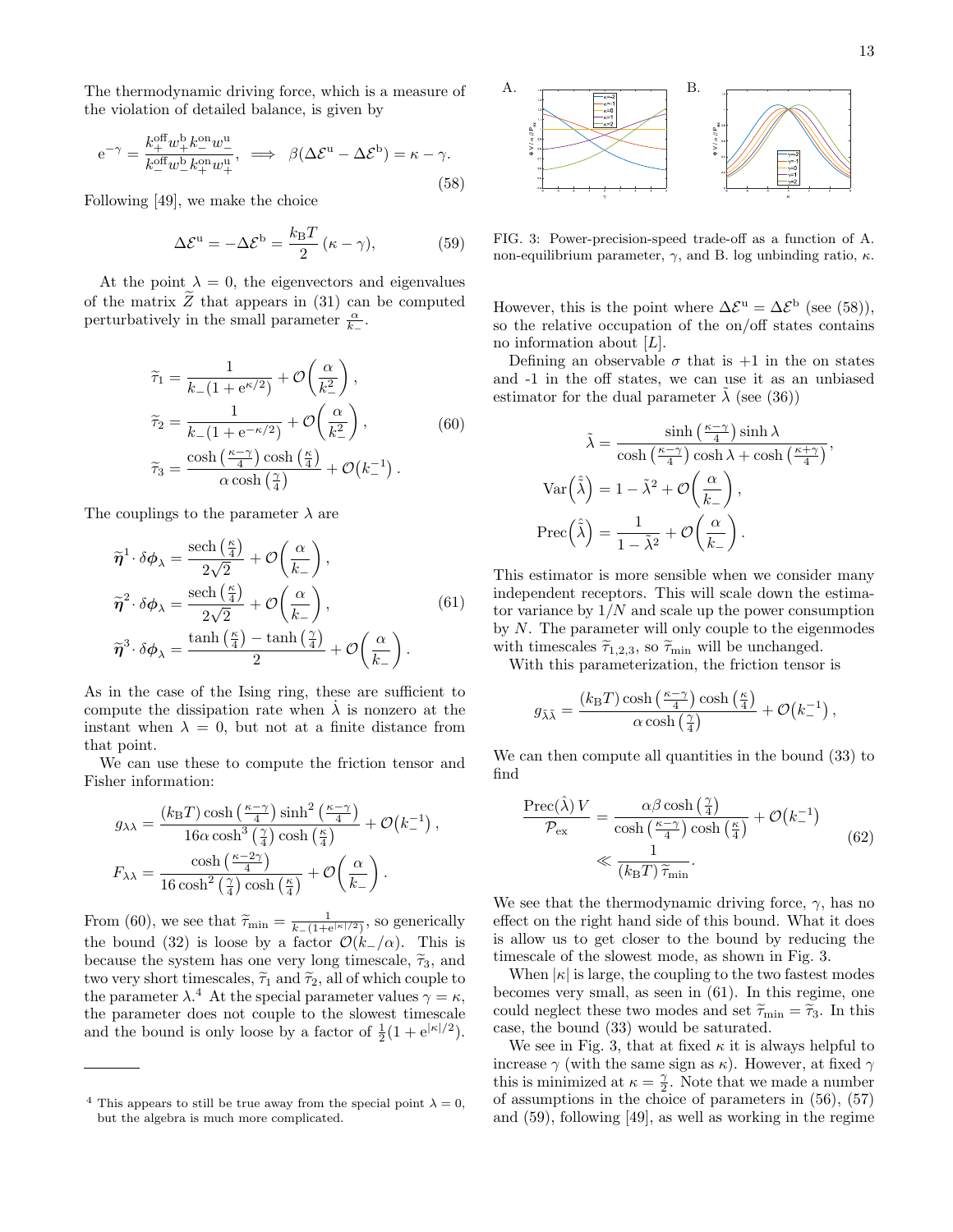where the ligand concentration varies slowly compared to the intrinsic timescales of the system and neglecting receptor cooperativity. In addition, we only computed excess power, neglecting the power consumed to maintain the non-equilibrium steady state. Furthermore, the levels of ATP, etc. are needed to support many other cellular processes. Therefore, the special value  $\gamma = 2\kappa$  should not be taken too seriously as a prediction. Note that for  $\kappa < \gamma$ , the occupation of the on states is anticorrelated with  $[L]$ .

- <span id="page-13-1"></span><span id="page-13-0"></span>[1] S. Thorpe, D. Fize, and C. Marlot, "Speed of processing in the human visual system.," Nature 381 [\(jun, 1996\)](http://dx.doi.org/10.1038/381520a0) [520–2.](http://dx.doi.org/10.1038/381520a0)
- <span id="page-13-2"></span>[2] P. Sterling and S. Laughlin, Principles of neural design. MIT Press, 2015.
- <span id="page-13-3"></span>[3] C. E. Shannon, "A Mathematical Theory of Communication," [Bell System Technical Journal](http://dx.doi.org/10.1002/j.1538-7305.1948.tb01338.x) 27 [\(jan, 1948\) 379–423, 623–656.](http://dx.doi.org/10.1002/j.1538-7305.1948.tb01338.x)
- <span id="page-13-4"></span>[4] T. M. Cover and J. A. Thomas, *Elements of* information theory. John Wiley & Sons, 2012.
- <span id="page-13-5"></span>[5] M. Gastpar, B. Rimoldi, and M. Vetterli, "To code, or not to code: lossy source-channel communication revisited," [IEEE Transactions on Information Theory](http://dx.doi.org/10.1109/TIT.2003.810631) 49 [\(May, 2003\) 1147–1158.](http://dx.doi.org/10.1109/TIT.2003.810631)
- <span id="page-13-6"></span>[6] Y. Polyanskiy, H. V. Poor, and S. Verdu, "Channel Coding Rate in the Finite Blocklength Regime," [IEEE](http://dx.doi.org/10.1109/TIT.2010.2043769) [Transactions on Information Theory](http://dx.doi.org/10.1109/TIT.2010.2043769) 56 (May, 2010) [2307–2359.](http://dx.doi.org/10.1109/TIT.2010.2043769)
- <span id="page-13-7"></span>[7] T. Schmiedl and U. Seifert, "Optimal finite-time processes in stochastic thermodynamics," [Phys. Rev.](http://dx.doi.org/10.1103/PhysRevLett.98.108301) Lett. 98 [\(Mar., 2007\) 108301,](http://dx.doi.org/10.1103/PhysRevLett.98.108301) [arXiv:cond-mat/0701554](http://arxiv.org/abs/cond-mat/0701554) [\[cond-mat\]](http://arxiv.org/abs/cond-mat/0701554).
- <span id="page-13-8"></span>[8] H. Then and A. Engel, "Computing the optimal protocol for finite-time processes in stochastic thermodynamics," [Phys. Rev. E](http://dx.doi.org/10.1103/PhysRevE.77.041105) 77 (Apr., 2008) [041105,](http://dx.doi.org/10.1103/PhysRevE.77.041105) [arXiv:0710.3297 \[cond-mat.stat-mech\]](http://arxiv.org/abs/0710.3297).
- <span id="page-13-9"></span>[9] R. Landauer, "Irreversibility and Heat Generation in the Computing Process," [IBM Journal of Research and](http://dx.doi.org/10.1147/rd.53.0183) Development 5 [\(July, 1961\) 183–191.](http://dx.doi.org/10.1147/rd.53.0183)
- [10] C. H. Bennett, "Logical Reversibility of Computation," [IBM Journal of Research and Development](http://dx.doi.org/10.1147/rd.176.0525) 17 (Nov., [1973\) 525–532.](http://dx.doi.org/10.1147/rd.176.0525)
- <span id="page-13-10"></span>[11] C. H. Bennett, "The thermodynamics of computation-a review," [International Journal of Theoretical Physics](http://dx.doi.org/10.1007/BF02084158) 21 [\(Dec., 1982\) 905–940.](http://dx.doi.org/10.1007/BF02084158)
- <span id="page-13-11"></span>[12] T. Toffoli, ["Reversible computing,"](http://dx.doi.org/10.1007/3-540-10003-2_104) in Automata, Languages and Programming, J. de Bakker and J. van Leeuwen, eds., vol. 85 of Lecture Notes in Computer Science, pp. 632–644. Springer Berlin Heidelberg, 1980.
- <span id="page-13-12"></span>[13] J. J. Hopfield, "Kinetic Proofreading: A New Mechanism for Reducing Errors in Biosynthetic Processes Requiring High Specificity," [Proc. Natl. Acad.](http://dx.doi.org/10.1073/pnas.71.10.4135) Sci. U.S.A. **71** (Oct., 1974) 4135-4139.
- [14] M. A. Savageau and R. R. Freter, "On the evolution of accuracy and cost of proofreading tRNA aminoacylation.," [Proc. Natl. Acad. Sci. U.S.A.](http://dx.doi.org/10.1073/pnas.76.9.4507) 76 [\(sep, 1979\) 4507–10.](http://dx.doi.org/10.1073/pnas.76.9.4507)
- [15] M. A. Savageau and R. R. Freter, "Energy cost of proofreading to increase fidelity of transfer ribonucleic acid aminoacylation," [Biochemistry](http://dx.doi.org/10.1021/bi00583a008) 18 (Aug., 1979) [3486–3493.](http://dx.doi.org/10.1021/bi00583a008)
- [16] R. R. Freter and M. A. Savageau, "Proofreading systems of multiple stages for improved accuracy of biological discrimination," [Journal of Theoretical](http://dx.doi.org/10.1016/0022-5193(80)90284-2)

Biology 85 [\(July, 1980\) 99–123.](http://dx.doi.org/10.1016/0022-5193(80)90284-2)

- [17] M. Ehrenberg and C. Blomberg, "Thermodynamic constraints on kinetic proofreading in biosynthetic pathways.," [Biophysical journal](http://dx.doi.org/10.1016/S0006-3495(80)85063-6) 31 (Sept., 1980) [333–58.](http://dx.doi.org/10.1016/S0006-3495(80)85063-6)
- [18] C. Blomberg and M. Ehrenberg, "Energy considerations for kinetic proofreading in biosynthesis," [Journal of](http://dx.doi.org/10.1016/0022-5193(81)90242-3) Theoretical Biology 88 [\(Feb., 1981\) 631–670.](http://dx.doi.org/10.1016/0022-5193(81)90242-3)
- [19] M. A. Savageau and D. S. Lapointe, "Optimization of kinetic proofreading: A general method for derivation of the constraint relations and an exploration of a specific case," [Journal of Theoretical Biology](http://dx.doi.org/10.1016/0022-5193(81)90062-X) 93 (Nov., 1981) [157–177.](http://dx.doi.org/10.1016/0022-5193(81)90062-X)
- [20] H. Qian, "Reducing intrinsic biochemical noise in cells and its thermodynamic limit.," [Journal of molecular](http://dx.doi.org/10.1016/j.jmb.2006.07.068) biology 362 [\(Sept., 2006\) 387–92.](http://dx.doi.org/10.1016/j.jmb.2006.07.068)
- <span id="page-13-13"></span>[21] A. Murugan, D. A. Huse, and S. Leibler, "Discriminatory Proofreading Regimes in Nonequilibrium Systems," Phy. Rev. X 4 [\(Apr., 2014\)](http://dx.doi.org/10.1103/PhysRevX.4.021016) [021016,](http://dx.doi.org/10.1103/PhysRevX.4.021016) [arXiv:1312.2286 \[cond-mat.stat-mech\]](http://arxiv.org/abs/1312.2286).
- <span id="page-13-14"></span>[22] A. Murugan, D. A. Huse, and S. Leibler, "Speed, dissipation, and error in kinetic proofreading.," [Proc.](http://dx.doi.org/10.1073/pnas.1119911109) [Natl. Acad. Sci. U.S.A.](http://dx.doi.org/10.1073/pnas.1119911109) 109 (July, 2012) 12034–9.
- <span id="page-13-15"></span>[23] R. G. Endres and N. S. Wingreen, "Maximum likelihood and the single receptor," [Phys. Rev. Lett.](http://dx.doi.org/10.1103/PhysRevLett.103.158101) **103** [\(Oct., 2009\) 158101,](http://dx.doi.org/10.1103/PhysRevLett.103.158101) [arXiv:0909.4710 \[q-bio.SC\]](http://arxiv.org/abs/0909.4710).
- [24] P. Mehta and D. J. Schwab, "Energetic costs of cellular computation.," [Proc. Natl. Acad. Sci. U.S.A.](http://dx.doi.org/10.1073/pnas.1207814109) 109 (Oct., [2012\) 17978–82,](http://dx.doi.org/10.1073/pnas.1207814109) [arXiv:1203.5426 \[q-bio.MN\]](http://arxiv.org/abs/1203.5426).
- [25] A. H. Lang, C. K. Fisher, T. Mora, and P. Mehta, "Thermodynamics of statistical inference by cells," Phys. Rev. Lett. 113 [\(May, 2014\) 148103,](http://dx.doi.org/10.1103/PhysRevLett.113.148103) [arXiv:1405.4001 \[physics.bio-ph\]](http://arxiv.org/abs/1405.4001).
- [26] A. C. Barato, D. Hartich, and U. Seifert, "Efficiency of cellular information processing," [New Journal of](http://dx.doi.org/10.1088/1367-2630/16/10/103024) *Physics*  $16 \text{ (may, } 2014)$ ,  $arXiv:1405.7241$ .
- [27] C. C. Govern and P. R. ten Wolde, "Energy Dissipation and Noise Correlations in Biochemical Sensing," [Phys.](http://dx.doi.org/10.1103/PhysRevLett.113.258102) Rev. Lett. 113 [\(Dec., 2014\) 258102.](http://dx.doi.org/10.1103/PhysRevLett.113.258102)
- [28] C. C. Govern and P. R. Ten Wolde, "Optimal resource allocation in cellular sensing systems.," [Proc. Natl.](http://dx.doi.org/10.1073/pnas.1411524111) Acad. Sci. U.S.A. 111 [\(Nov., 2014\) 17486–17491.](http://dx.doi.org/10.1073/pnas.1411524111)
- <span id="page-13-16"></span>[29] P. Sartori, L. Granger, C. Lee, and J. Horowitz, "Thermodynamic costs of information processing in sensory adaptation.," [PLoS computational biology](http://dx.doi.org/10.1371/journal.pcbi.1003974) 10 [\(Dec., 2014\) e1003974,](http://dx.doi.org/10.1371/journal.pcbi.1003974) [arXiv:1404.1027](http://arxiv.org/abs/1404.1027) [\[cond-mat.stat-mech\]](http://arxiv.org/abs/1404.1027).
- <span id="page-13-17"></span>[30] G. Lan, P. Sartori, S. Neumann, V. Sourjik, and Y. Tu, "The energy-speed-accuracy tradeoff in sensory adaptation.," Nature physics 8 [\(May, 2012\) 422–428.](http://dx.doi.org/10.1038/nphys2276)
- <span id="page-13-18"></span>[31] W. J. Dally and B. P. Towles, *Principles and Practices* of Interconnection Networks. Elsevier, 2004.
- <span id="page-13-19"></span>[32] D. A. Sivak and G. E. Crooks, "Thermodynamic Metrics and Optimal Paths," [Phys. Rev. Lett.](http://dx.doi.org/10.1103/PhysRevLett.108.190602) 108